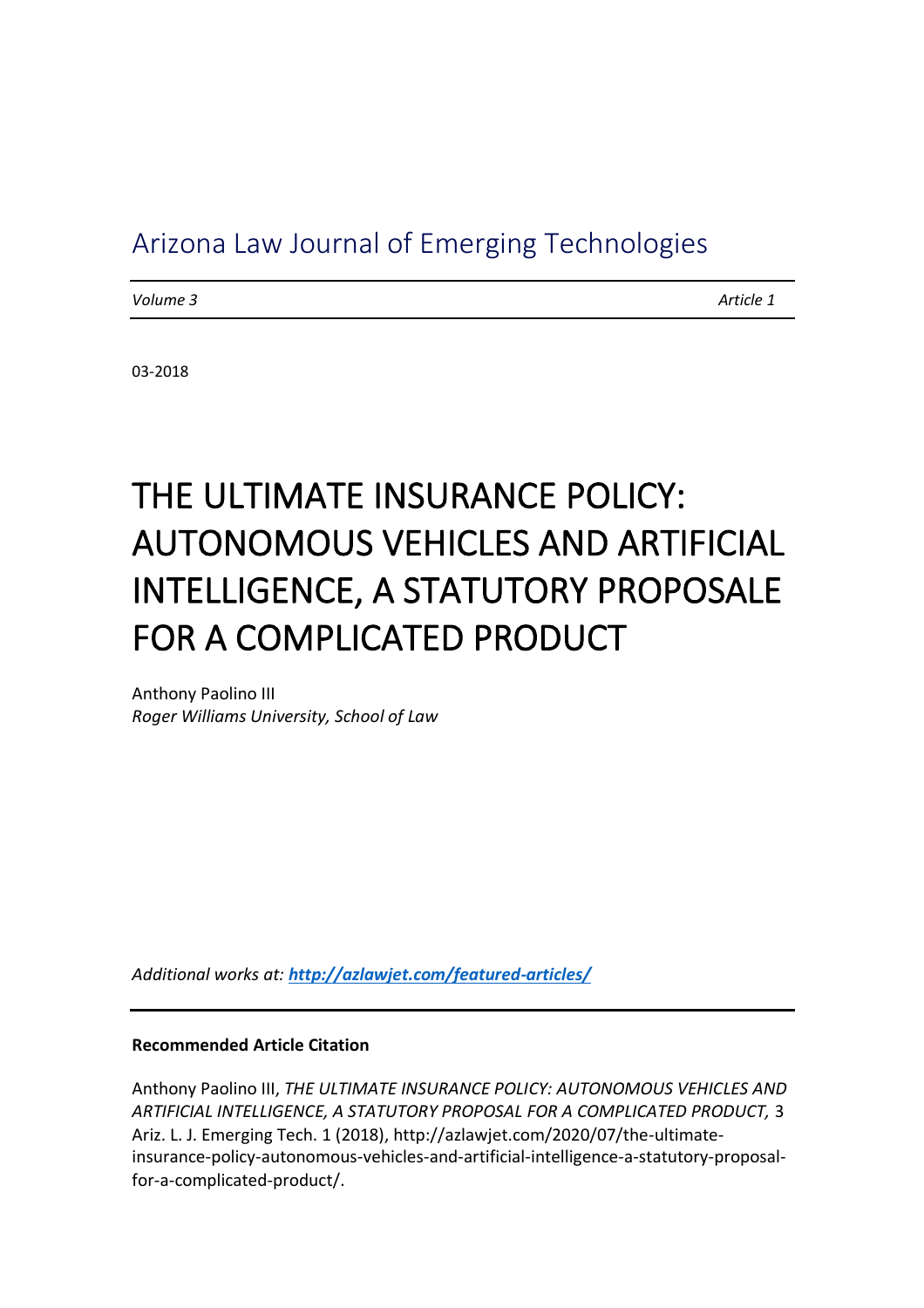**2018-2019 [https://azlawjet.com](https://azlawjet.com/) Vol. 3, Art. 1**

# Arizona Law Journal of Emerging Technologies

# **THE ULTIMATE INSURANCE POLICY: AUTONOMOUS VEHICLES AND ARTIFICIAL INTELLIGENCE, A STATUTORY PROPOSAL FOR A COMPLICATED PRODUCT**

*Anthony Paolino III, JD Candidate*

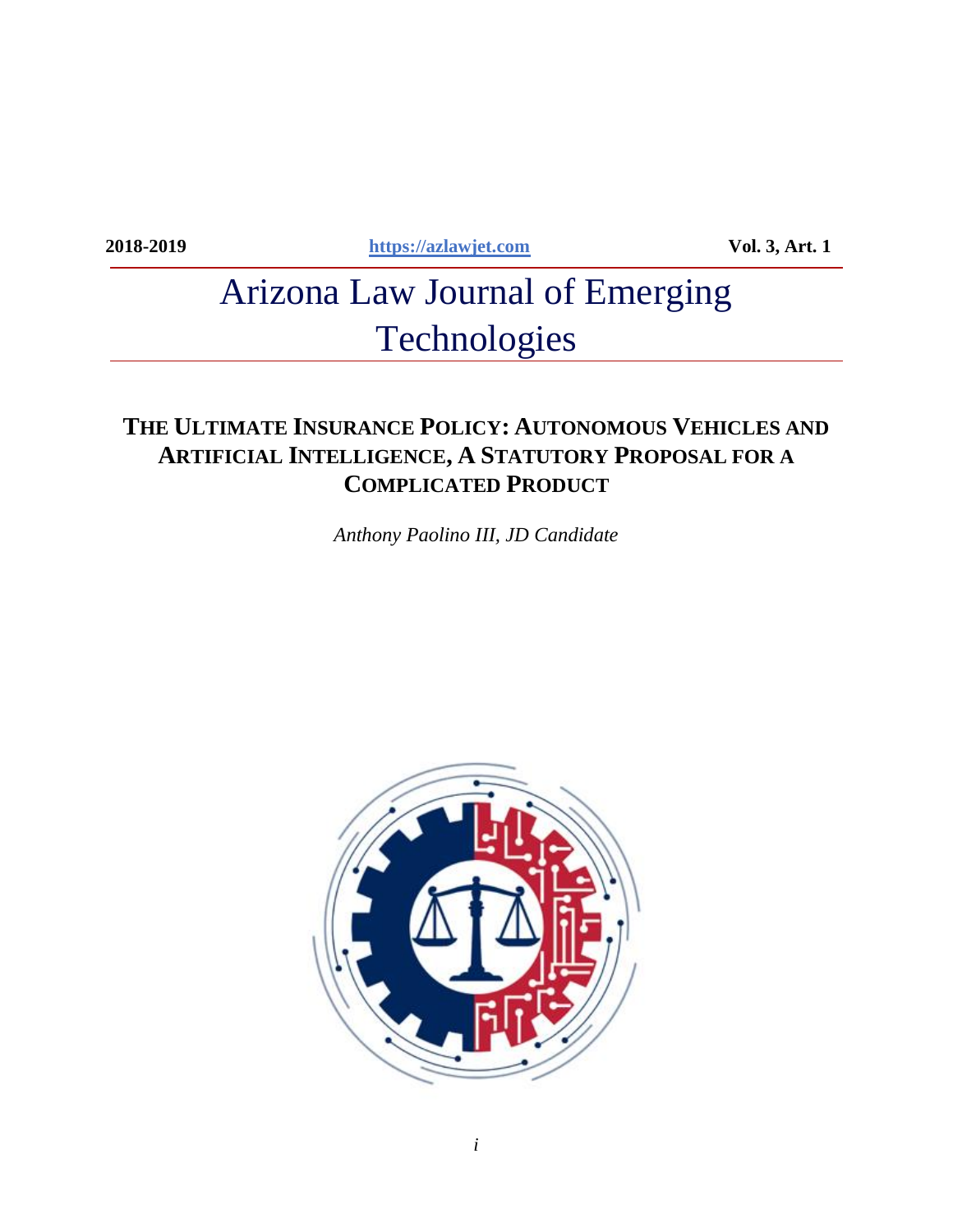## ARIZONA LAW JOURNAL OF EMERGING TECHNOLOGY

# **Table of Contents**

|                                                                                                | 2                           |
|------------------------------------------------------------------------------------------------|-----------------------------|
|                                                                                                | $\boldsymbol{\vartriangle}$ |
|                                                                                                | 6                           |
|                                                                                                | 7                           |
|                                                                                                | 9                           |
| VII. Is Risk-Utility an appropriate test for Autonomous Vehicles with Artificial Intelligence? | 10                          |
| VIII. Historical Statutory Exceptions to Risk-Utility: Handguns, Small Planes & Food           | 11                          |
| a. Handguns                                                                                    | 11                          |
| <b>b. Small Planes</b>                                                                         | 10                          |
| c. Food and Obesity                                                                            | 13                          |
|                                                                                                | 14                          |
| X. The Legislative Exception to Risk-Utility that is not an Immunity: Swine-Flu Vaccine        | 14                          |
| a. Swine-Flu Vaccine                                                                           | 16                          |
| XI. Federally Mandated Autonomous Vehicle Manufacturer Liability Insurance                     | 18                          |
|                                                                                                | 19                          |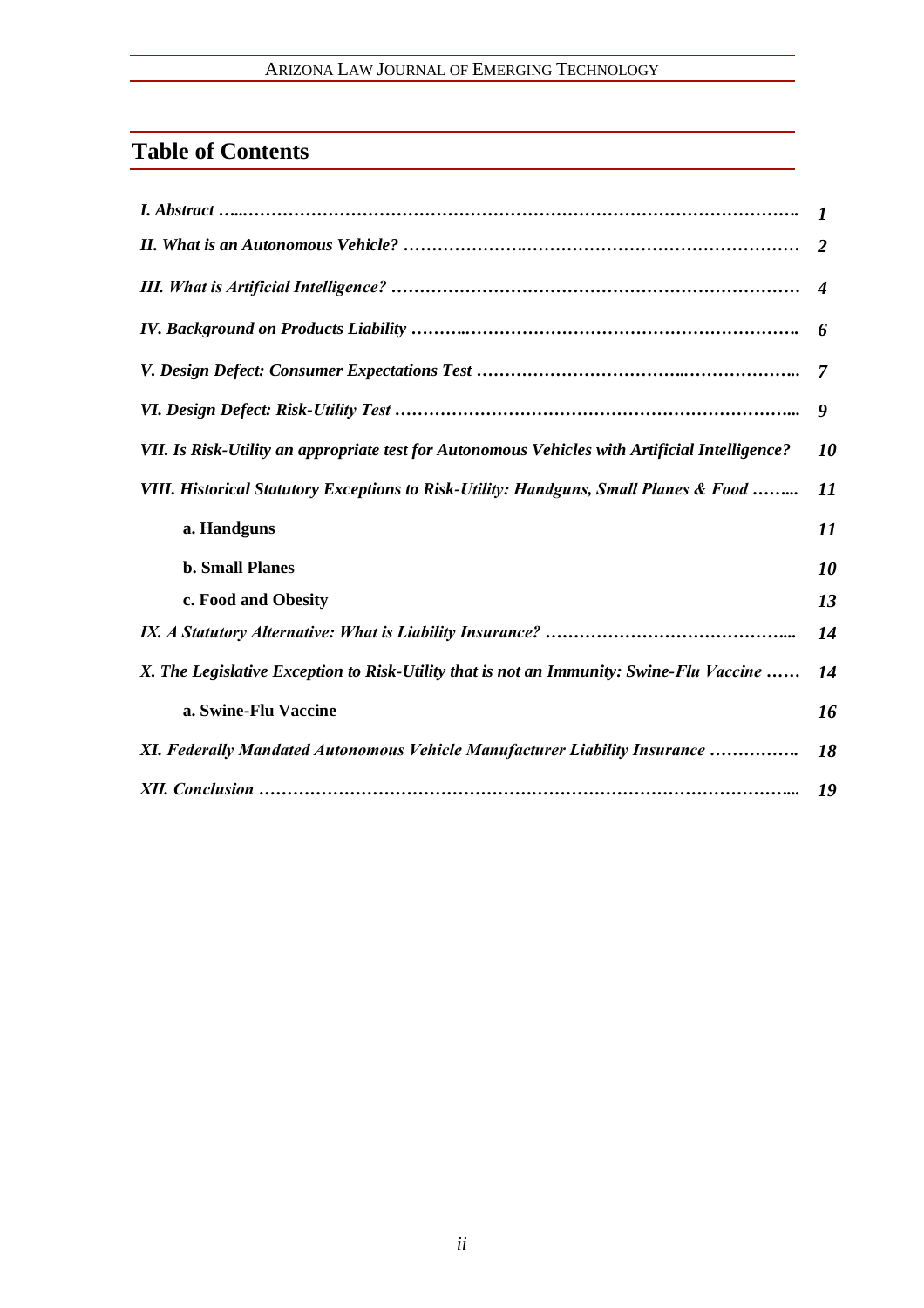# **THE ULTIMATE INSURANCE POLICY: AUTONOMOUS VEHICLES AND ARTIFICAL INTELLIGENCE, A STATUTORY PROPOSAL FOR A COMPLICATED PRODUCT**

Anthony Paolino III\*

*At the push of a button, you enter your home address. It's late. You're tired. You fall asleep. One hour later, you awake in your driveway. Home safe. Behold the self-driving car.* 

*At the push of a button, a blind man enters his home address. Thirty minutes into the drive, his car hits a pedestrian. The pedestrian's estate sues the blind man, the car manufacturer, and the car dealer. Who's responsible? Beware the lawsuit that follows.* 

## **I. Abstract**

First, this paper describes autonomous vehicles (also known as self-driving cars) and artificial intelligence (the software that helps them function). Second, this paper forecasts autonomous vehicles' relationship with products liability law, since it is a new technology—no current case law exists.<sup>1</sup>Third, instead of complex litigation under a riskutility analysis, this paper proposes a federal preemption of state tort law for autonomous vehicles that mandates car manufacturers to buy liability insurance for their customers, so that when an accident involving an autonomous vehicle occurs, a no fault recovery would be available to those injured by a malfunction under a federal insurance policy.

As it stands today, the design defect test that courts use for products liability is not tailored enough to meet the complex intricacies of autonomous vehicles with artificial intelligence, and a legislative exception should be made. I argue that a no-fault system would be particularly useful for this unique frontier of technology because it would: 1.) ensure the stability and growth of fledgling autonomous vehicle companies, making them avoid the cost and institutional distraction associated with litigation and pay only enumerated damages to injured plaintiffs when an accident happens involving their cars

<sup>\*</sup> Anthony Paolino III is a 2L student at Roger Williams University School of Law. Many thanks to David A. Logan, my torts professor, faculty advisor, and mentor.

<sup>1</sup> Mark A. Geistfeld, *A Roadmap for Autonomous Vehicles: State Tort Liability, Automobile Insurance, and Federal Safety Regulation*, 105 CAL. L. REV. 1611, 1630 (2017).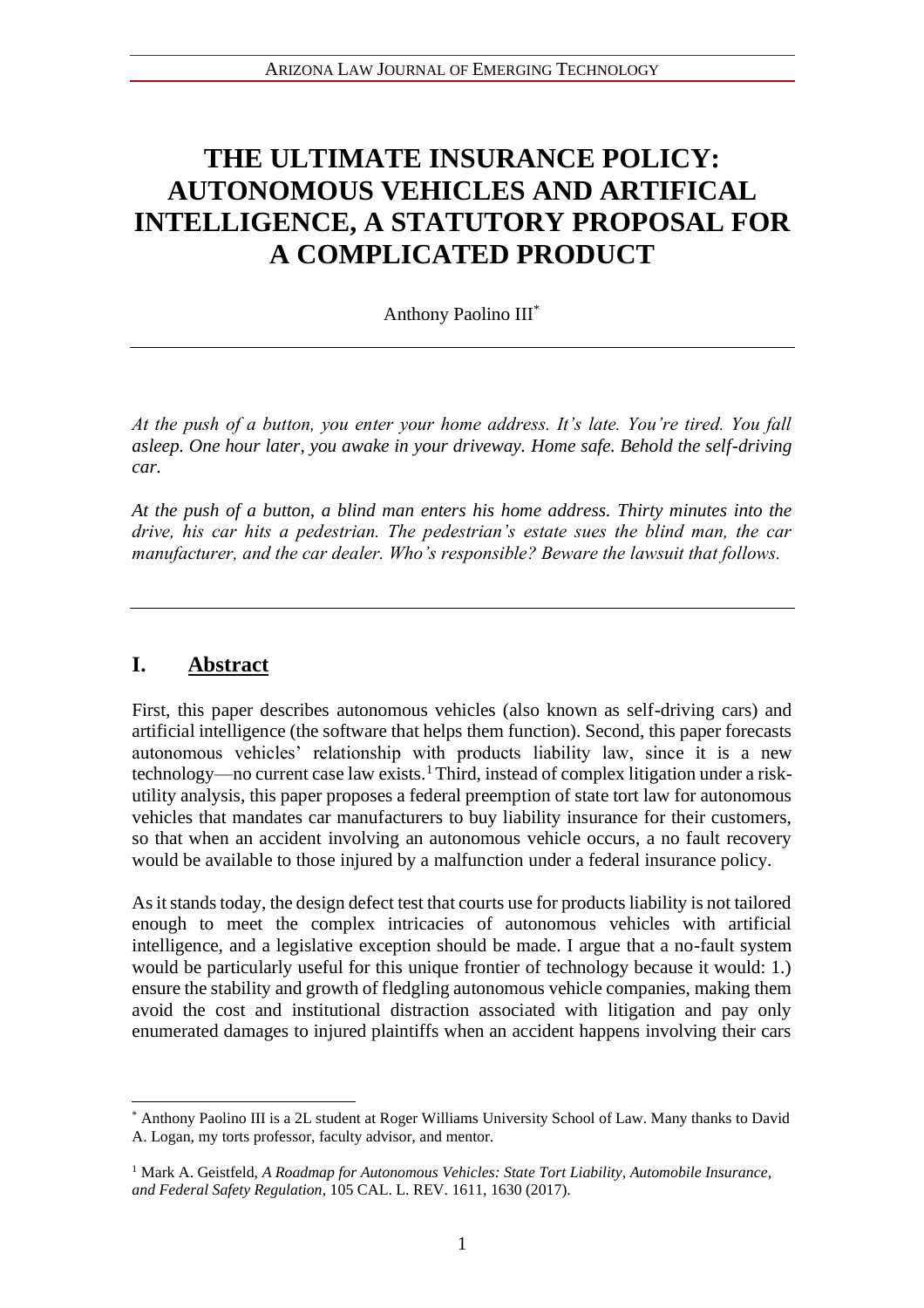and 2.) guarantee compensation for the injured, regardless of whether artificial intelligence is negligent or legal cause of the accident is difficult to prove.

## **II. What is an Autonomous Vehicle?**

An autonomous vehicle does not require a human operator to function; the design of the car enables a computer to operate on the roads, through traffic, through adverse weather conditions, etc., much like a human operator would.<sup>2</sup> But, unlike the human operator, an autonomous vehicle is programmed to be a model driver,<sup>3</sup> one who never gets distracted, one who obeys the rules of the road, who keeps passengers and pedestrians safe, and knows how to respond to a variety of emergency situations.<sup>4</sup>

Autonomous vehicles certainly deserve our attention because over 30,000 people die in America in car accidents a year, costing three-hundred billion dollars in healthcare, death and property costs, along with over one-hundred billion dollars spent in traffic congestion as a result of those accidents.<sup>5</sup> Manufacturers hope that autonomous vehicles will lower the number of deaths in car accidents because the computers in these vehicles will never get tired, drunk, or otherwise distracted like a human operator would.<sup>6</sup>

Building an autonomous vehicle is not easy. First and foremost, like traditional cars, autonomous vehicles need to get people from one place to the next, remaining stylish, functional, dependable, durable to withstand collision, and safe for thousands of miles.<sup>7</sup> Unlike traditional cars, however, autonomous vehicles "must perform well even when the driver does not."<sup>8</sup> One legitimate manufacturer goal is to make autonomous vehicles capable to navigate blind, handicapped, young, elderly, temporarily intoxicated, or just unskilled drivers safely to their destination, because only then is the driving mechanism trustworthy enough to handle our lives when we are incapable of driving.<sup>9</sup> During a drive, ideally, passengers should be able to do other things instead of looking at the road—like eat, sleep, read, or do work.<sup>10</sup>

The National Highway Transportation Safety Administration classifies six different levels of vehicles, ranging from Level 0 to  $5<sup>11</sup>$  Level 0 includes most traditional cars, ones that are not autonomous.<sup>12</sup> Distinguishing each level beyond that has to do with the amount a human driver retains control.<sup>13</sup> Human operators are primarily responsible for

<sup>2</sup> Jeffrey K. Gurney, *Sue My Car Not Me: Products Liability and Accidents Involving Autonomous Vehicles*, 2013 U. ILL. J.L. TECH. & POL'Y 247, 248-251 (2013).

<sup>3</sup> Matthew Blunt, *Highway to a Headache: Is Tort-Based Automotive Insurance on a Collision Course with Autonomous Vehicles?*, 53 WILLAMETTE L. REV. 107, 110-112 (2017).

<sup>4</sup> Geistfeld, *supra* note 1, at 1620-1629.

<sup>5</sup> Gurney, *supra* note 2, at 248-251.

<sup>6</sup> *Id*.

<sup>7</sup> James T. O'Reilly & Thomas G. Neltner, WHEN PRODUCTS KILL: LITIGATION & REGULATORY RESPONSES 55-80 (2016).

<sup>8</sup> *Id.*

<sup>9</sup> Gurney, *supra* note 2, at 253-256.

<sup>10</sup> *Id.*

<sup>11</sup> Amar Kumar Moolayilal, *The Modern Trolley Problem: Ethical and Economically-Sound Liability Schemes for Autonomous Vehicles*, 9 CASE W. RESERVE J.L. TECH. & INTERNET 1, 2-4 (2018). <sup>12</sup> *Id.*

<sup>13</sup> *Id.*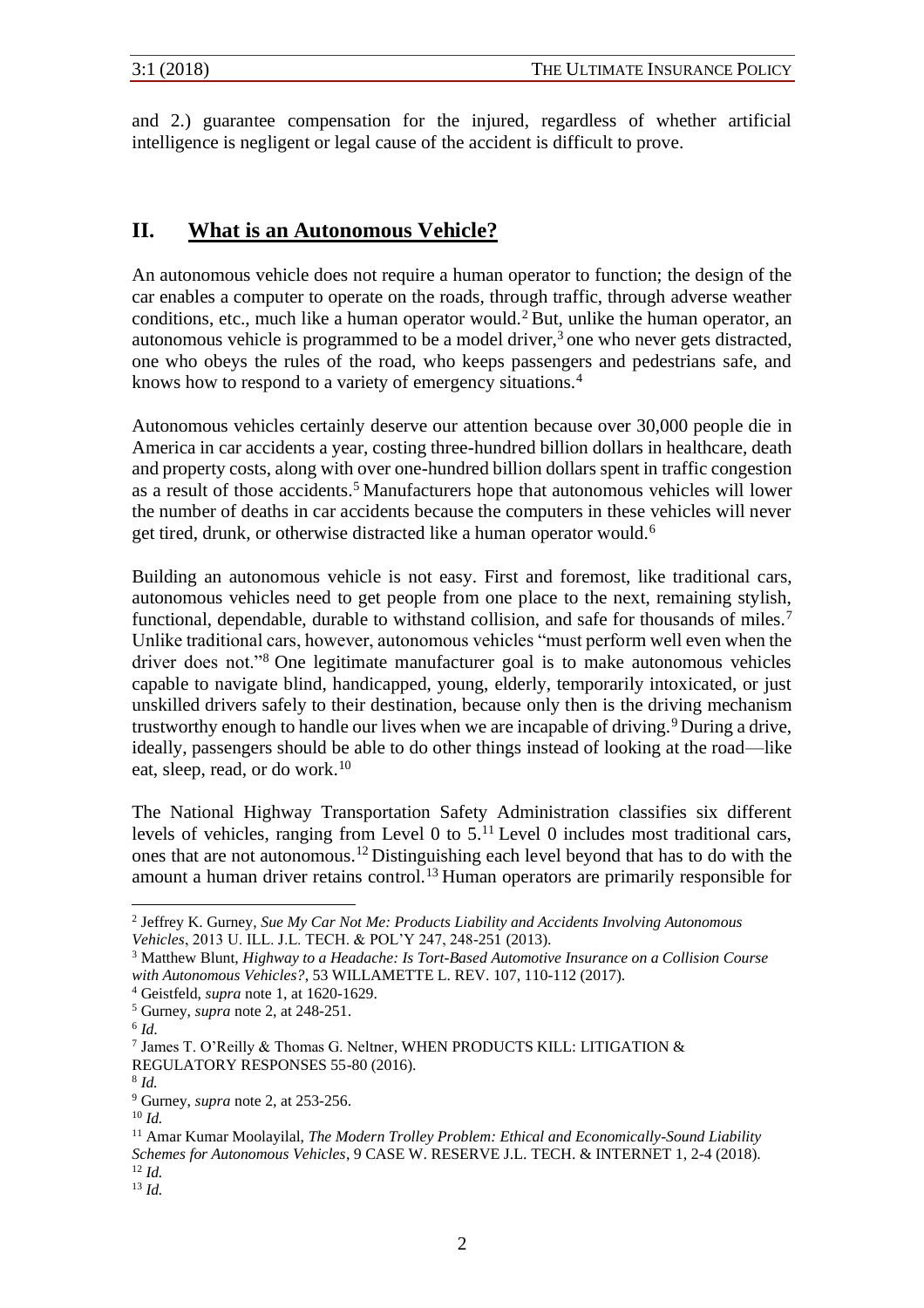driving functions in Levels 1-2, because the automated functions are side-features of the  $car<sup>14</sup>$  Levels 3-5, on the other hand, are considered by the government as highly automated vehicles, or "HAVs," because the automated systems are primarily responsible for the drive.<sup>15</sup> Level 1 includes any car on the market today that uses optional automated systems to control dynamic braking and stability.<sup>16</sup> Level 2 includes the Mercedes-Benz S65, Mercedes-AMG, BMW750i, Tesla Model S, and InfinitiQ50s because these cars use automated systems and computers capable of multi-tasking, steering, acceleration, deceleration, parking and auto-pilot, but, for the most part, the human driver must cover these functions whenever data is unavailable.<sup>17</sup> Level 3 uses automated systems that can respond to changes in the driving environment, often referred to as "dynamic driving," but, Level 3 vehicles will ask the human operator to take over whenever it does not know exactly what to do.<sup>18</sup> Level 4 is almost the same as three, but does not ask the human operator to take over in emergency situations;<sup>19</sup> in the event of an emergency, a human can take over, but can alternatively opt not to.<sup>20</sup> In Level 5 vehicles a human passenger has no way of intervention because the pedals and steering wheels are completely removed from the car.<sup>21</sup> Vehicles in Levels 3, 4, and 5, the truly autonomous vehicles, are not currently on the market.<sup>22</sup>

Google is the current frontrunner in autonomous vehicle technology.<sup>23</sup> Google plans on adding autonomous technology to pre-existing vehicles, instead of making a new vehicle entirely.<sup>24</sup> Currently, Google "places a structure on top of [Toyota Priuses, Audis, and Lexuses] that navigates, detects traffic, and measures and analyzes the surroundings through the use of radar sensors, laser range finders, video cameras, global positioning systems (GPSs), and maps."<sup>25</sup> As the laser rangefinder maps out the drive, the cameras and radar sensors detect obstacles, while the GPS determines the vehicle's location, keeping it on course.<sup>26</sup> All of this information is sent to Google's data center, which in turn shares it with other electronic devices including other autonomous cars on the road, stop lights, and electronic signs.<sup>27</sup> Finally, Google sends this information to the vehicle, so the human passenger can monitor the vehicle's activity.<sup>28</sup>This particular Google model *requires* a driver behind the wheel who can take over control any time by using the gas pedal or the steering wheel—making it a Level 3 according to the NHTSA.<sup>29</sup> When the vehicle doesn't know what to do because of some adversity, it relinquishes control back to the human driver and provides a warning that autonomous mode is turning off.<sup>30</sup> The

<sup>16</sup> *Id.*

- <sup>2424</sup> *Id.*
- $25$  *Id.*
- <sup>26</sup> *Id.*

- <sup>29</sup> *Id.*
- <sup>30</sup> *Id.*

<sup>14</sup> *Id.*

<sup>15</sup> *Id.*

<sup>&</sup>lt;sup>17</sup> *Id.* Data is unavailable when the weather and surrounding environment prevents the Level 2 vehicle from analyzing road structures and highways.

<sup>18</sup> I*d.* at 4-5.

<sup>19</sup> *Id.* 

<sup>20</sup> *Id.* 

<sup>21</sup> *Id.*   $22$  *Id.* 

<sup>23</sup> Gurney, *supra* note 2, at 251-253.

<sup>27</sup> *Id.*  <sup>28</sup> *Id.*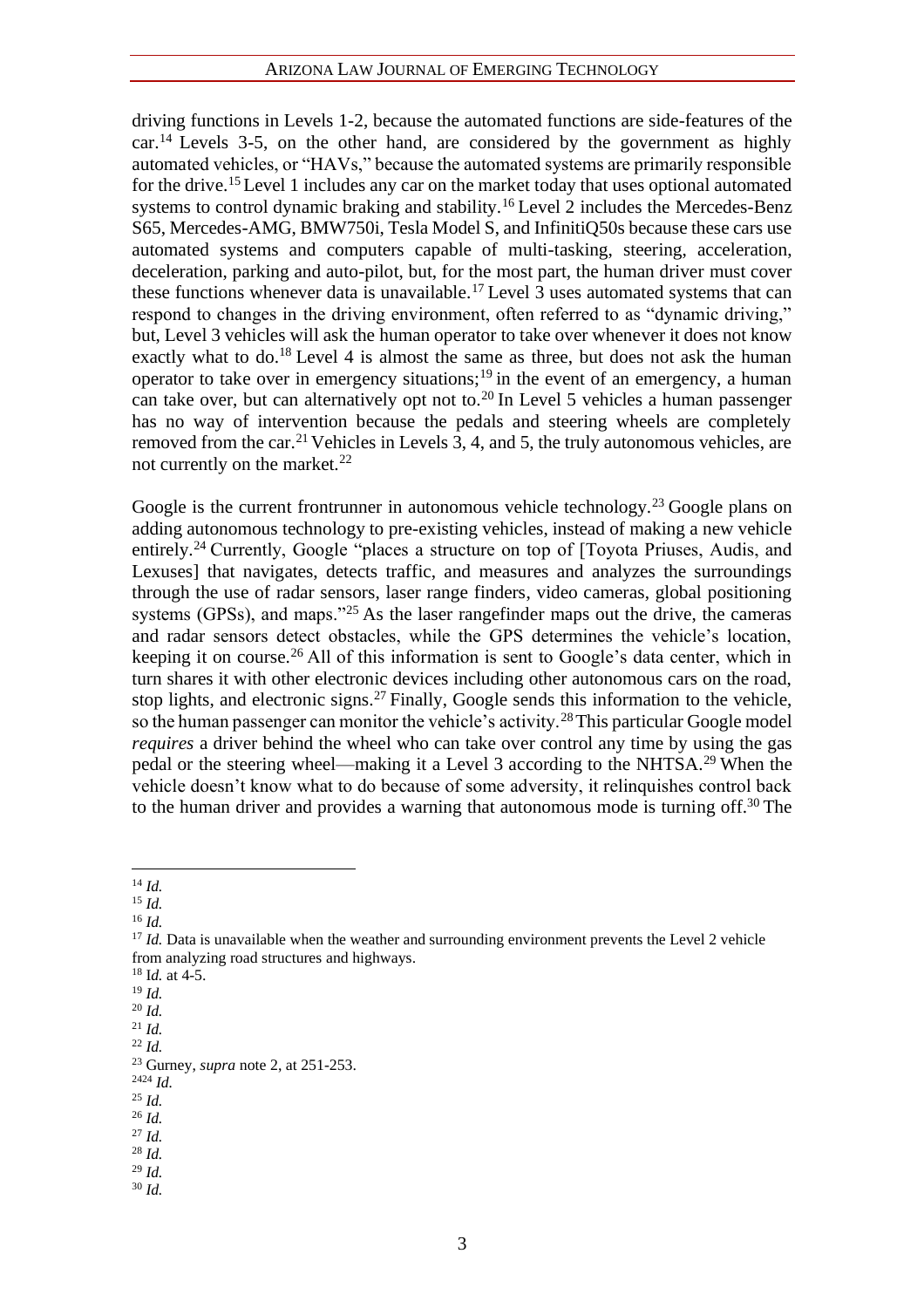driver can also switch self-driving mode completely off and drive as if in a traditional, non-autonomous car.<sup>31</sup>

Google's technology is not the only autonomous vehicle in development, however. John Krafcik, the CEO of Waymo (an independent autonomous vehicle company owned by Alphabet),  $32$  believes vehicles that never allow humans to take over are actually safer.  $33$ Waymo, unlike Google, is directly pursuing Level 5 autonomous driving technology.<sup>34</sup> In sum, autonomous vehicle technology is so advanced that it will not only be different from traditional cars, it will also be quite different amongst each competing company—making it all the more complicated when it comes to the realm of litigation.

#### **III. What is Artificial Intelligence?**

The "brain" of these autonomous vehicles is called artificial intelligence or "AI." AI is the process of trying to get computer programs to understand human intelligence and mimic human thinking—not only to include the thoughts you and I could have, but all possible calculations that me, you, and every possible human could make.<sup>35</sup> "AI will be able to supply genuinely useful decision-making programs which operate in the real world and make decisions unforeseen by humans."<sup>36</sup> Ideally, for autonomous vehicles, a successful AI should replicate the decision-making process behind a model driver's human brain, a daunting task.

Despite some obvious advantages, AI makes "pathological" decisions.<sup>37</sup> Although primitive in comparison, Microsoft Word's spell check is an example of a computer program that makes pathological decisions. Spell check executes commands that at some point were "spoon fed" by a human, to model the English language and create a word processing grammar correction program on the home computer.<sup>38</sup> Commands like "I before E except after C," change the misspelling of "recieve" to "receive," lower the number of spelling errors in papers we type, and speed up the process of revision. Similarly, an autonomous vehicle's AI will be able to collect information about the weather, road conditions, local construction and pedestrians—even when we don't ask it to—in order to avoid obstacles and facilitate passenger safety along the drive.<sup>39</sup> The latter is much more complicated because it requires an ability to take in new data, data that has

<sup>33</sup> Christopher Mims, *In Self-Driving-Car Road Test, We are the Guinea Pigs*, THE WALL STREET JOURNAL (Updated May 13, 2018, 1:59 PM), https://www.wsj.com/articles/in-self-driving-car-roadtest-we-are-the-guinea- pigs-1526212802?mod=searchresults&page=1&pos=2.

<sup>31</sup> *Id.* 

<sup>32</sup> Waymo Company Page, https://x.company/waymo/ (last visited July 02, 2018).

<sup>34</sup> *Id.* 

<sup>35</sup> William J. Connell, *Artificial Intelligence in the Legal Profession – What You Might Want to Know*, 66 R.I. BAR JOURNAL 5, 5 (2018).

<sup>36</sup> Curtis E.A. Karnow, *Liability for Distributed Artificial Intelligences*, 11 BERKELEY TECH. L.J. 147, 148-150 (1996).

<sup>37</sup> *Id.* at 159-161.

<sup>38</sup> *Id.* at 156 and 168.

<sup>39</sup> *Id.* at 150-153.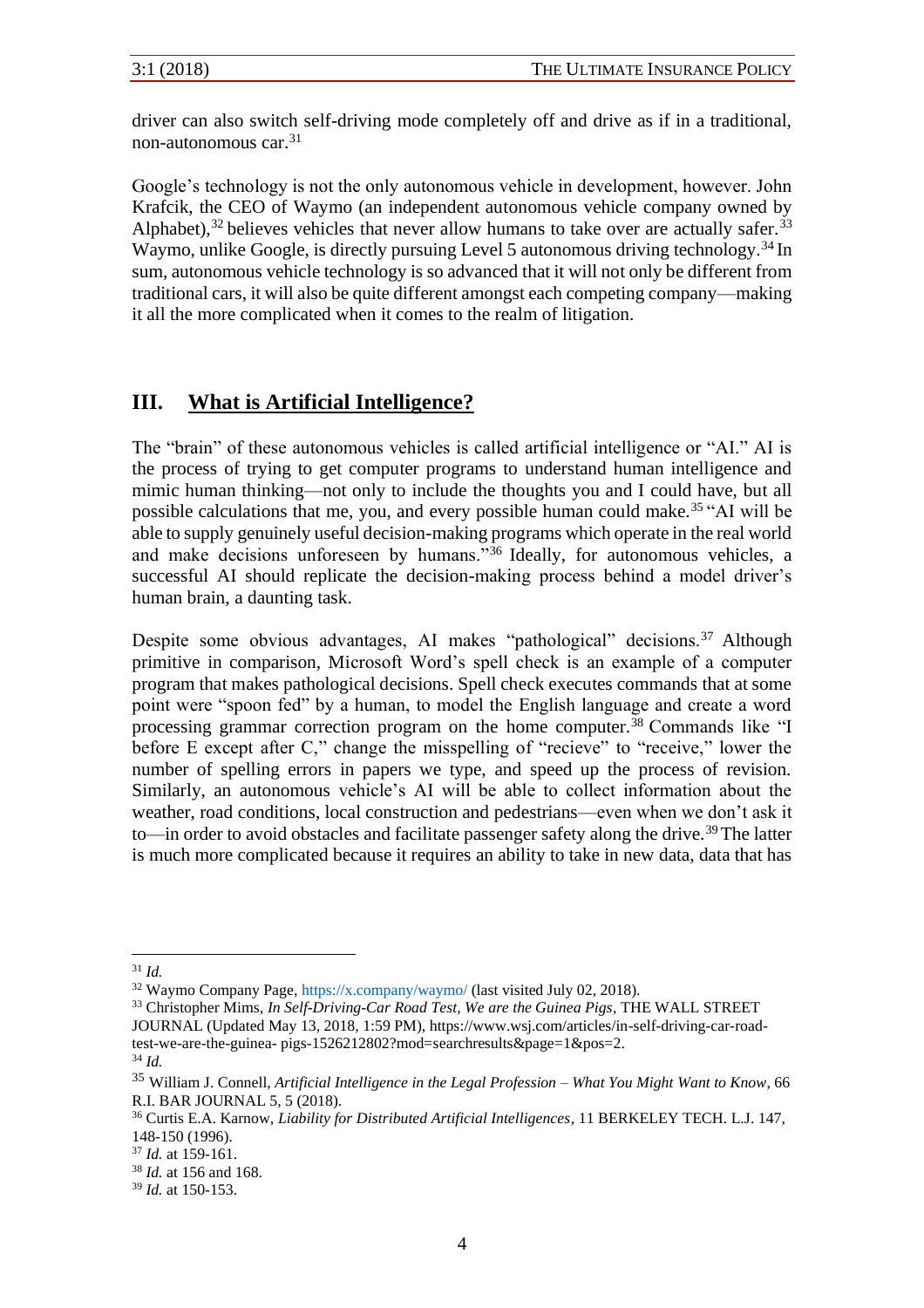#### ARIZONA LAW JOURNAL OF EMERGING TECHNOLOGY

not been inputted by a human before.<sup>40</sup> Still, the execution of commands is the same, in being automatic and without human intervention.<sup>41</sup>

Pathological decisions create uncertainty and sometimes undesirable results. In Microsoft Word's spell check, whenever I want to type a Capital "C" inside a parenthesis to form an outline for my notes, it turns into a copyright sign ©. Since that was not my intention, I have to backspace and then retype "(C)." In the context of an autonomous vehicle, pathological decisions become dangerous when the anticipated human decision is ignored, and the AI's code selects an unusual command more narrowly tailored to its programming.<sup>42</sup>

For example, assume AI Code #123 tells a car to slow down and swerve right whenever a sizable object is in the road to avoid running it over: but what happens if a child is in the breakdown lane where the vehicle wanted to swerve? To avoid the object, the pathological decision-maker, the narrowly tailored AI code, might obey AI Code #123 and run the child over because it was unable to balance the child's life versus the programming embedded in AI Code #123. Obviously, a human car operator would find it preferable not to swerve, run the object over, and avoid hitting the child. An automated vehicle's AI might not be that sophisticated when dealing with many adverse factors, particularly if every possible weather condition, in conjunction with every possible human action, in conjunction with every rule of the road, is not programmed into the AI's code properly—Microsoft Word's spell check is certainly not that sophisticated.<sup>43</sup>

When the number of variables such as weather, road conditions, driver activity and pedestrian activity add up, AI becomes more difficult to program.<sup>44</sup> Gary Marcus, a professor of psychology, describes AI as "brittle, opaque and shallow [intelligence.]"<sup>45</sup> Brittle, because AI cannot relate one driving context to another.<sup>46</sup> Opaque, because humans cannot psycho-analyze AI's decision-making procedures, to explain the why and how.<sup>47</sup> Shallow, because AI can be fooled rather easily.<sup>48</sup>

Autonomous vehicles with AI, therefore, expose the community to damages not typically associated with traditional cars. Upon an AI code's failure, not only is a driver, its passengers, and the opposing cars at risk of injury; all surrounding pedestrians and third parties could be harmed based on how the AI reacts. If the AI responds by telling the vehicle to drive right, the vehicle could continue on path until driving into a bakery, a cable utility, a local park, or even a gas station. Property owners will need to be even more alert when abutting the streets. Pedestrians might have a greater skepticism when walking near the streets. While many risks associated with distracted drivers in traditional cars will be reduced by  $AI^{49}$  flaws in design, in software updates, and in anti-virus protection will create new injuries.

<sup>41</sup> *Id.* 

<sup>40</sup> *Id.* at 155-157.

<sup>42</sup> *Id.* at 159-161.

<sup>43</sup> *Id.* at 155-157.

<sup>44</sup> *Id.* at 148-150.

<sup>45</sup> Mims, *supra* note 33, at 1-3.

<sup>46</sup> *Id.* 

<sup>47</sup> *Id.*

<sup>48</sup> *Id.*

<sup>49</sup> Gurney, *supra* note 2, at 255-256.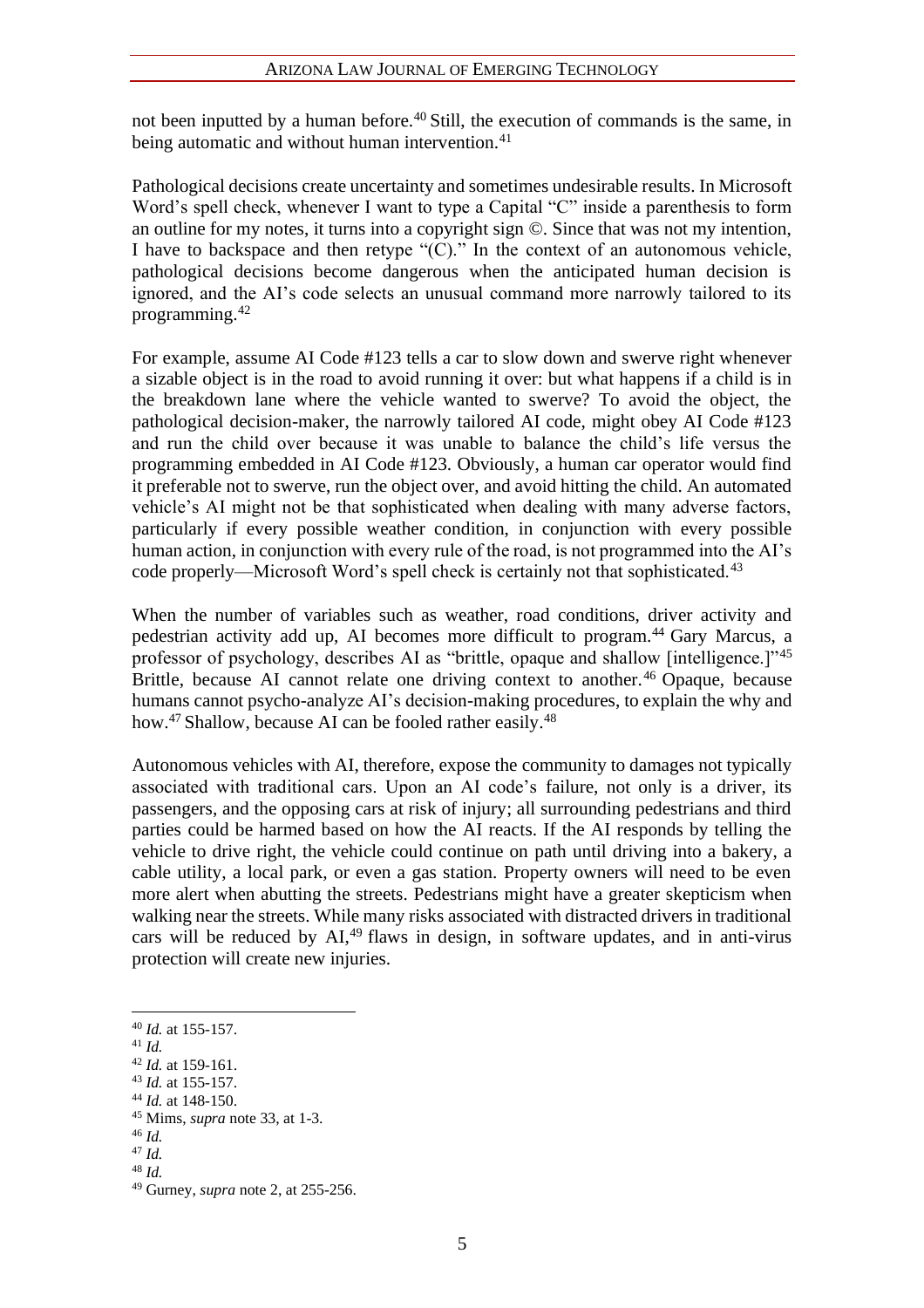An autonomous vehicle's AI depends on data centers, which opens up a whole new area of risk. The information centers, established by Google or other companies, relay an autonomous vehicle's information to all other computerized cars and electronic stop lights.<sup>50</sup> Those data centers will be vulnerable to viruses in the age of cyber-attacks. Viruses can "delete," "mutate," or cause an entire network to crash, which exposes manufacturers of autonomous vehicles to products liability considerations due to damages caused by third party hackers.<sup>51</sup> The AI's code will never be able to anticipate all possible viruses created by third party hackers, some of which could be intentional terror attacks.<sup>52</sup>

Together, the diversity of autonomous vehicles and uncertainty of AI should persuade lawmakers to think about a sensible approach for handling compensation claims brought by accident victims, while, at the same time fostering growth for a likely useful technology. The right way to do that is through first evaluating our current products liability laws and their applicability to highly automated vehicles.

#### **IV. Background on Products Liability**

Products Liability is a term for the liability of a manufacturer, dealer, or distributor of a chattel, to a consumer or bystander who suffers a physical harm caused by the chattel's malfunction or misuse.<sup>53</sup> Products liability claims often pit the growth of technology and the desire of manufacturers to make money off their inventions against the government's interest in creating a market where manufacturers have a duty to make safe products, warn and describe them accurately to the consumer, and are held accountable to injured individuals whenever those products fail to do so.<sup>54</sup> The ideal products liability law neither inhibits good product development nor exposes the consumer (or bystanders) to unnecessary risk from new products.<sup>55</sup>

There are three categories of products liability claims: manufacturing defects, design defects, and warning defects.<sup>56</sup>Manufacturing defect claims arise when a product deviates from the way it was intended to be made, when it is an abnormality from the general supply, and the resulting injury would have been prevented had the product been consistent with its norm.<sup>57</sup> Generally, modern manufacturing procedures yield a low rate of manufacturing defects, because procedures are constantly improved.<sup>58</sup> Design defect claims involve injuries arising from intentional choices made by manufacturers for an entire product's line, choices that make a product less safe than what it reasonably could have been if those choices were different.<sup>59</sup> A design defect claim is successful when foreseeable risks could have been reduced or avoided altogether had an alternate design been used.<sup>60</sup> If no safer option is available, then a manufacturer will not be held liable for

<sup>50</sup> Karnow, *supra* note 36, at 161-163.

<sup>51</sup> *Id.* at 167-168.

<sup>52</sup> Karnow, *supra* note 36, at 167-168. Geistfeld, *supra* note 1, at 1623.

<sup>53</sup> Gurney, *supra* note 2, at 257-58.

<sup>54</sup> *Id.* at 259-261.

<sup>55</sup> *Id.*

<sup>56</sup> *Id.* at 258.

<sup>57</sup> *Id.* at 257-259.

<sup>58</sup> *Id.* at 258-259.

<sup>59</sup> *Id.* at 258.

<sup>60</sup> *Id.* at 257-259.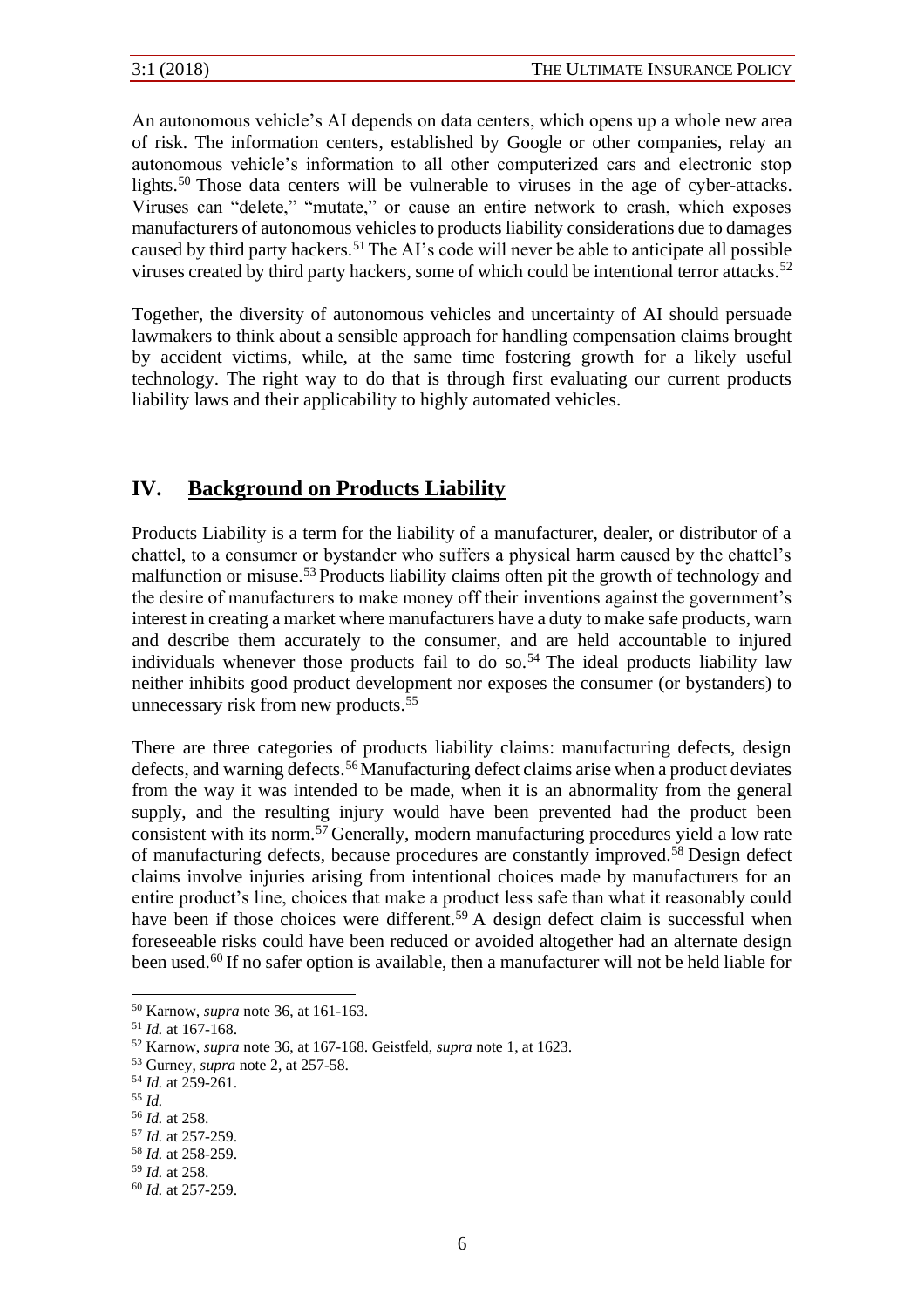#### ARIZONA LAW JOURNAL OF EMERGING TECHNOLOGY

a design defect.<sup>61</sup> A warning defect claim is based on the instructions that accompany a product, and is successful when the instructions fail to show: 1.) how to use the product properly, or 2.) the inherent risks that follow even with proper use of that product.<sup>62</sup> Since manufacturers are making so many decisions regarding autonomous vehicles, particularly for the products' safety, the tort system needs to find an appropriate way to evaluate those decisions while factoring in the complexity of the product.

While all three of these claims certainly have a role to play with autonomous vehicles, this paper focuses on design defects because they present the greatest threat to autonomous vehicle development.<sup>63</sup> Since design defects attack the entire product's line, the result of a losing lawsuit could be "massive recalls, massive class-action lawsuits, or a combination" for autonomous vehicle manufacturers.<sup>64</sup> Car companies could go bankrupt from a single design defect before they even have a chance to improve their constantly evolving technology.

#### **V. Design Defect: Consumer Expectations Test**

Courts typically use two different tests for design defect claims: the consumer expectations test and the risk-utility test.<sup>65</sup> The Restatement (Second) of Torts prescribes the consumer expectations test for design defects, and defines it as a "defect that is unreasonably dangerous beyond the contemplation of the consumer."<sup>66</sup> This means that a defect exists when a product exceeds the level of danger that an ordinary consumer would expect after purchase and intended use.<sup>67</sup> Courts will look at how much danger the average consumer would anticipate from a product and then ask if the manufacturer's design fell below that expectation.<sup>68</sup> If that happens, a manufacturer will be held liable, regardless of whether or not the defendant manufacturer was negligent in the design process.<sup>69</sup> However, under consumer expectations, a manufacturer does not have to make his product "perfectly safe."<sup>70</sup>

An example of the consumer expectations test in action comes from *Vincer v. Esther Williams All-Aluminum Swimming Pool Co.* (1975), a case where the plaintiff, an unsupervised two year old, fell into in an above ground swimming pool and remained in the water for a period of time, causing brain damage.<sup>71</sup> The plaintiff argued that the pool had a design defect, that the pool should have had a self-closing gate, and was not childproof.<sup>72</sup> The Court denied plaintiff's claim, concluding that a lack of a self-closing gate is dangerous for kids, but, the average consumer (i.e. the parents who bought the swimming

<sup>61</sup> *Id.* at 262-263.

<sup>62</sup> *Id.* at 257-259.

<sup>63</sup> *Id.*

<sup>64</sup> Blunt, *supra* note 3, at 124-125.

<sup>65</sup> Gurney, *supra* note 2, at 257-259.

<sup>66</sup> Restatement (Second) of Torts § 402A cmt. g (1965). Gurney, *supra* note 2, at 259-261.

<sup>67</sup> *Id.*

<sup>68</sup> *Id.*

<sup>69</sup> Blunt, *supra* note 3, at 125-127.

<sup>70</sup> Gurney, *supra* note 2, at 259-261.

<sup>71</sup> *Vincer v. Esther Williams All-Aluminum Swimming Pool Co.,* 230 N.W.2d 794, 796-799 (Wis. 1975). <sup>72</sup> *Id.*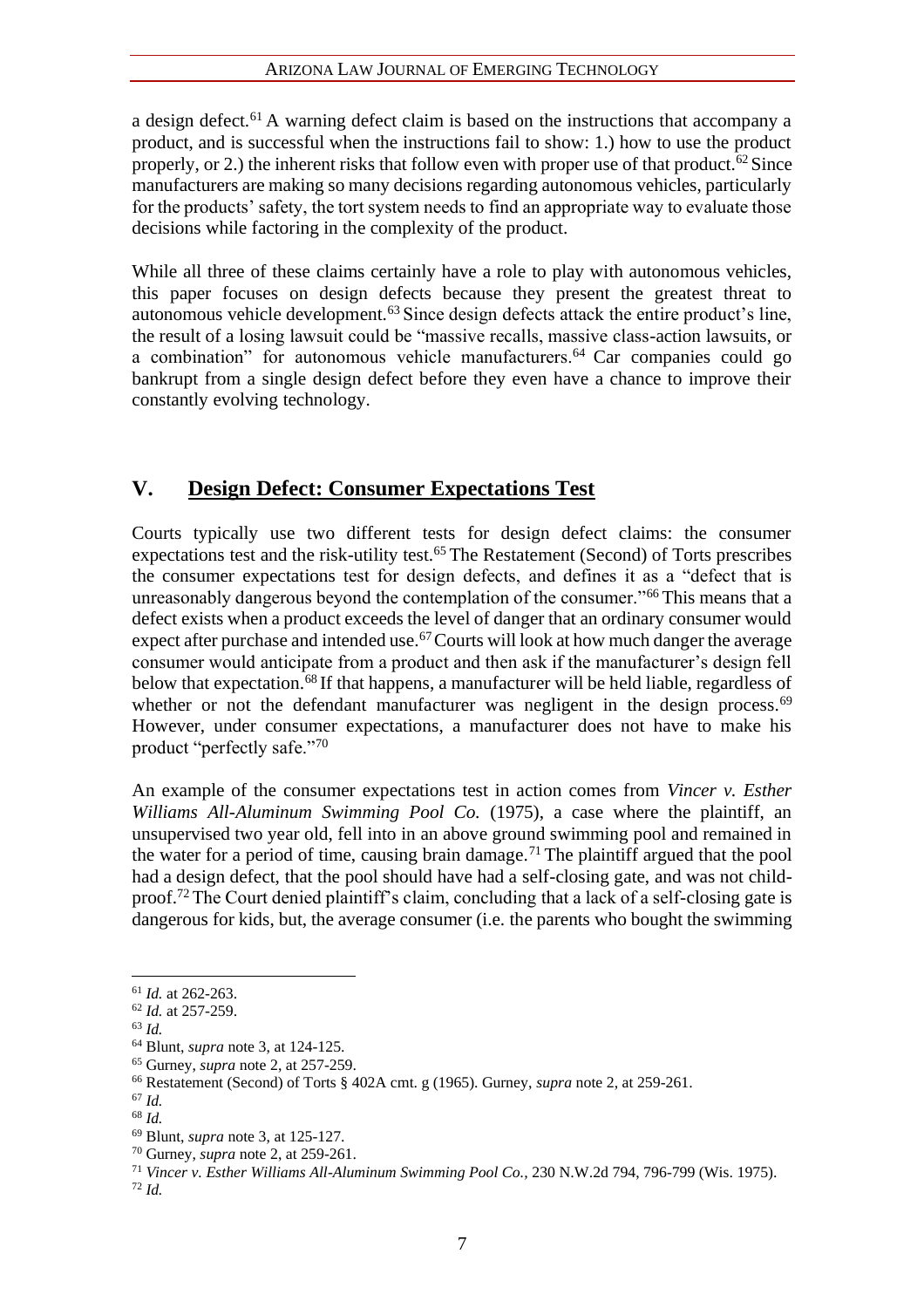pool) should have been completely aware of this risk.<sup>73</sup> Under consumer expectations, this pool was not defective in design.<sup>74</sup>

There are several drawbacks to the consumer expectations approach to determining defective design. Consumer expectations has been abandoned or criticized by courts because: 1.) it doesn't properly account for risks to third party bystanders, who might have no expectation of a product's risk while a consumer is using a product nearby; 2.) it is compromised when a product's dangers are obvious, therefore denying compensation even if there is something fundamentally wrong with the product; and 3.) it is inadequate when dealing with the typical consumer's ignorance about unique products.<sup>75</sup> Oftentimes, consumers use a product like a chainsaw, a lawnmower, or a car that present risks not only to themselves, but to other people around them.<sup>76</sup> In these instances, injured thirdparty victims look to products liability law to fix their injuries and for manufacturers to indemnify them for the product-caused harm.<sup>77</sup> Consumer expectations only looks to the "expectations of the risk controller rather than to those of the victim" for design defect.<sup>78</sup> This means that manufacturers can escape liability even when they make products that are seriously dangerous to third party bystanders so long as the product isn't seriously dangerous to the operator.<sup>79</sup> Other times, no matter how cheap it would be for manufacturers to make their product safer, when a buyer uses a product that is *obviously*  dangerous, that buyer assumes the risk of injury to himself or to a third person—which means the buyer has to compensate for injuries caused by the product's defective design.<sup>80</sup> This "rewards manufacturers for failing to adopt cost-effective measures to remedy glaring dangers to human life and limb," because manufacturers escape liability if their product is obviously dangerous.<sup>81</sup> Finally, consumer expectations is more difficult to ascertain when the operator is using a product so unique that common risks associated with use has not been considered, particularly because of lack of experience.<sup>82</sup>

Autonomous vehicles are complex products—the average consumer is not likely to understand the dangers posed by everyday use. $83$  Consumers' safety expectations of autonomous vehicles will vary significantly from customer to customer such that courts will never be able to formulize an objective standard. Therefore, we should not anticipate consumer expectations to be applied to autonomous vehicles and the AI that helps them function.<sup>84</sup> Courts were already hesitant to apply this consumer expectations test to *airbags*, a much simpler product than autonomous vehicles with artificial intelligence.85Although many states continue to use consumer expectations, the riskutility test is much more appropriate for this product.<sup>86</sup>

<sup>74</sup> *Id.*

<sup>78</sup> *Id.* <sup>79</sup> *Id.*

<sup>82</sup> *Id.*

<sup>73</sup> *Id.*

<sup>75</sup> David G. Owen, PRODUCTS LIABILITY LAW 487-489 (3d ed. 2015).

<sup>76</sup> *Id.* at 487.

<sup>77</sup> *Id.*

<sup>80</sup> *Id.* at 487-488.

<sup>81</sup> *Id.*

<sup>83</sup> Blunt, *supra* note 3, at 125-127.

<sup>84</sup> Gurney, *supra* note 2, at 259-261.

<sup>85</sup> Blunt, *supra* note 3, at 125-127.

<sup>86</sup> Gurney, *supra* note 2, at 259-261.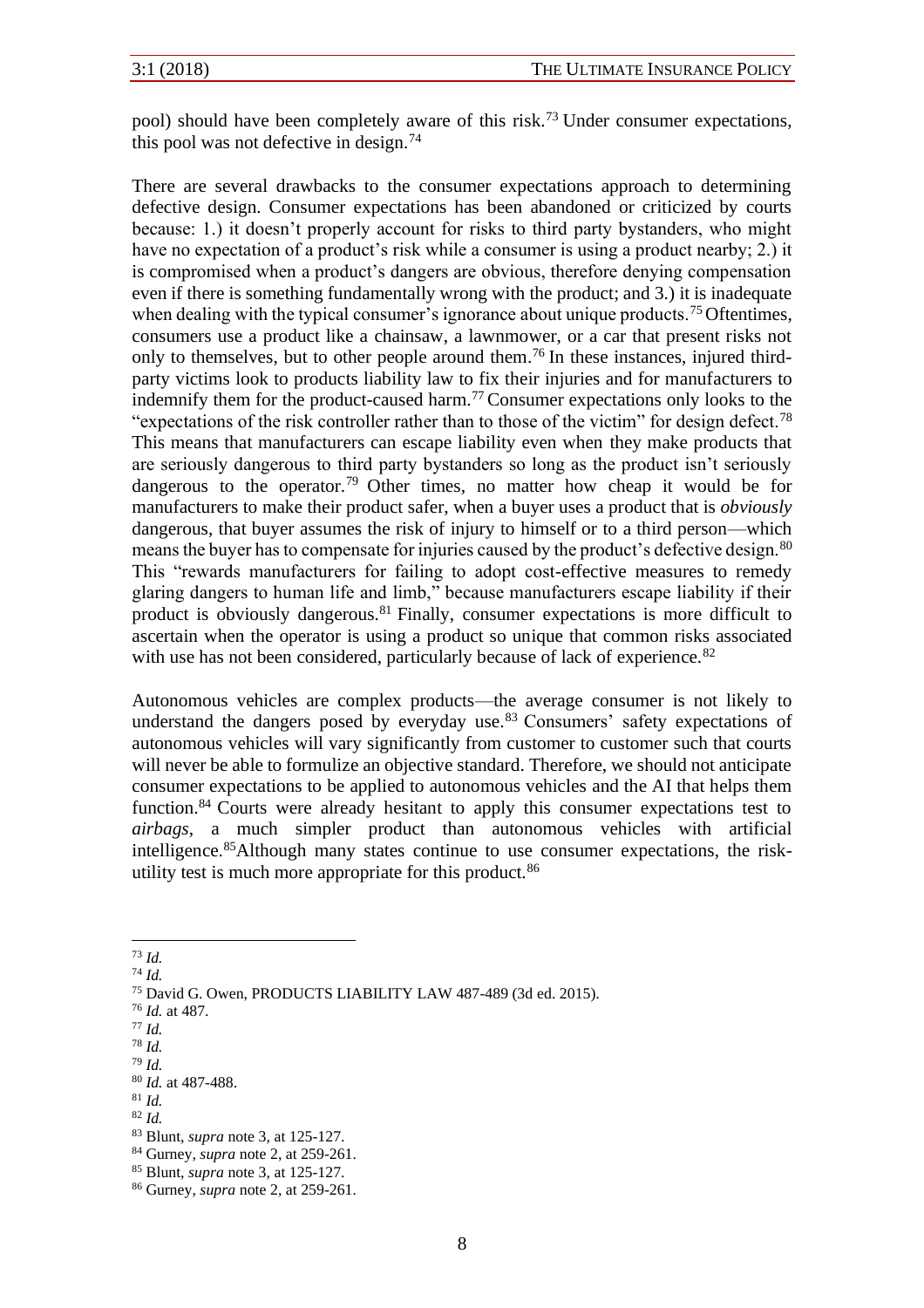#### **VI. Design Defect: Risk-Utility Test**

The Restatement (Third) of Torts endorses the risk-utility test for design defects.<sup>87</sup> Section 2(b) says "A product... is defective in design when the foreseeable risks of harm posed by the product could have been reduced or avoided by the adoption of a reasonable alternative design by the seller... and the omission of the alternate design renders the product not reasonably safe."<sup>88</sup> Plaintiffs can recover under this test when they show by a preponderance of the evidence that a reasonable alternate design could have made the product line safer.<sup>89</sup> This does not mean a manufacturer has a duty to create the "safest" design possible"; manufacturers fail this test only if the "safety benefits" from the altered design proposed by plaintiff exceeds the "cost of such alteration."<sup>90</sup> Factors that help courts with this inquiry are: 1) the product's usefulness as designed, 2) the likelihood of injury, 3) the availability of a substitute product that is able to meet a similar need, 4) the manufacturer's ability to remove the unsafe characteristics without inhibiting the usefulness, 5) the user's ability to avoid danger with reasonable care, 6) the anticipated awareness of danger when using the product by common knowledge or adequate warning, and 7) the ability of the manufacturer to spread the loss or acquire insurance.<sup>91</sup>

An example of the risk-utility test in action comes from *Prentis v. Yale Mfg. Co.* (1984), a case where plaintiff fell off a forklift.<sup>92</sup> The Court held that the forklift's design was defective because there was no seat, and that the forklift's original design did not consider a human operator's fatigue during a long workday.<sup>93</sup> The plaintiff recovered under the risk-utility test because a seat was a reasonable alternative design that would have prevented his fall and injury,<sup>94</sup> but would not have rendered the forklift too pricy or taken away from its intended purpose.<sup>95</sup>

On the other hand, in *Smith v. Louisville Ladder Co.* (2001), the court used the risk-utility test and denied recovery to a plaintiff who fell off a ladder.<sup>96</sup> The Court held that the plaintiff's proposed design of adding a U-ring at the top of the ladder plus a latch to link on to whatever the ladder was adjacent to was not a reasonable alternative design because it was merely hypothetical.<sup>97</sup> The Court reasoned that a proposed design must be able to be tested by a finder of fact under the risk-utility test.<sup>98</sup> A design that is not invented yet cannot be factored in to a court's risk-utility analysis.<sup>99</sup>

Risk-utility has been praised by legal experts because it is essential to "intelligent costbenefit decision-making," one that weighs the likelihood of injury with the burden of

<sup>87</sup> *Id.* at 261-263.

<sup>88</sup> Restatement (Third) of Torts: Prods. Liab. §2(b) (1998). Gurney, *supra* note 2, at 261-263.

<sup>89</sup> *Id.* 

<sup>90</sup> *Id.* 

<sup>91</sup> Blunt, *supra* note 3, at 125-127; Owen, *supra* note 75, at 499.

<sup>92</sup> *Prentis v. Yale Mfg. Co.*, 365 N.W.2d 176, 176-191 (421 Mich. 670 1984).

<sup>93</sup> *Id.*

<sup>94</sup> *Id.* at 187.

<sup>95</sup> *Id.*

<sup>96</sup> *Smith v. Louisville Ladder Co.*, 237 F.3d 515, 518-520 (5th Cir. 2001).

<sup>97</sup> *Id.*

<sup>98</sup> *Id.*

<sup>99</sup> *Id.*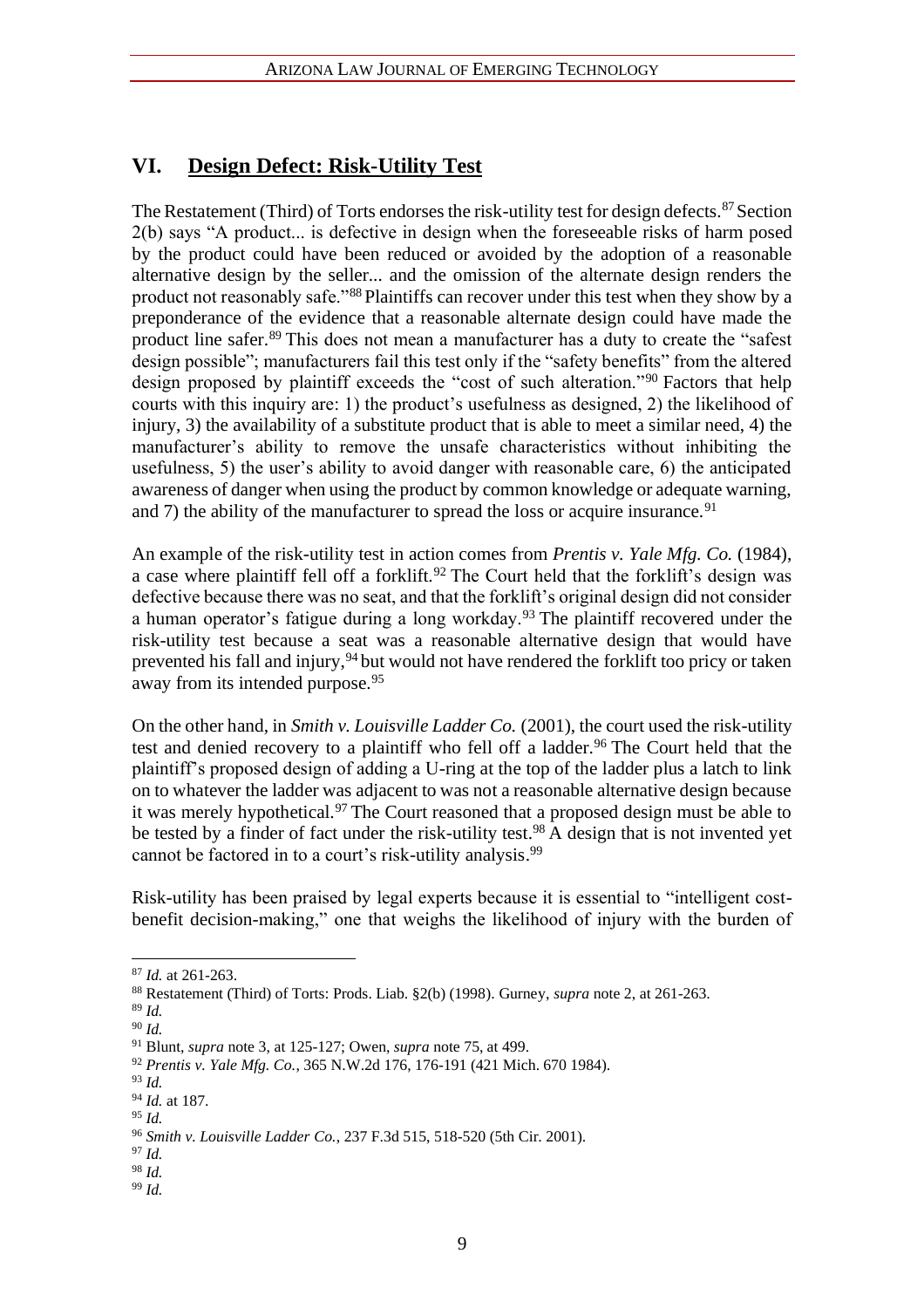making a product safer.<sup>100</sup>However, critics of risk-utility argue that the test is unfair when courts require plaintiffs to actually develop the prototype for an alternative, safer product—which can be very expensive.<sup>101</sup> Risk-utility also favors products that are seen as "essentials" over "luxuries," the latter of which, have a much more difficult time passing.<sup>102</sup>My criticism of the test is that it punishes manufacturers who aspire to replace a current technology that is adequate under risk- utility but still dangerous to some number of people, where a safer, future product (albeit more dangerous at this point in time) could be much safer than the norm after years of improvement.

Nevertheless, the risk-utility test is better than consumer expectations when dealing with autonomous vehicles and artificial intelligence because the former can apply to either a tangible part of the car or the car's software.<sup>103</sup> The risk-utility test is more equipped to handle third-party bystanders' interests as well as dealing with products that are obviously dangerous, like automobiles.<sup>104</sup> At this point, I pivot to the heart of my argument: that the risk-utility test, our standard for products liability law, might not be the adequate doctrine for a complicated type of product, like autonomous vehicles with artificial intelligence.

### **VII. Is Risk-Utility an appropriate test for Autonomous Vehicles with Artificial Intelligence?**

The first problem with risk-utility is the unpredictable nature of AI and manufacturers' inability to test all possible AI coding scenarios before releasing the vehicle into the stream of commerce.<sup>105</sup> AI code failures can be so complicated that it would take thousands of years to make a totally safe standard for a code.<sup>106</sup> Some faults in coding cannot be tested before a product is released and actually used by the public—particularly when a non-obvious chain of events creates a "stress factor" on the AI's programming and an injury results.<sup>107</sup> Courts' understanding of the likelihood of injury from a code (that may or may not be faulty) or the cost of replacing a code with a more ideal one (when we have no way of knowing if that ideal code is in fact ideal until it's on the market) would be arbitrary at best.

The second problem with risk-utility is that sophisticated AI software experts will be limited in number, making the required expert testimony expensive and difficult to acquire.<sup>108</sup> In order to recover under risk-utility, not only does the injured person need to show that the vehicle's AI caused a car accident, the injured also needs to present a

<sup>108</sup> Gurney, *supra* note 2, at 263-265.

<sup>100</sup> Owen, *supra* note 75, at 500.

<sup>101</sup> *Id.*

<sup>102</sup> *Id.*

<sup>103</sup> Gurney, *supra* note 2, at 263-265.

<sup>104</sup> Owen, *supra* note 75, at 487-499.

<sup>105</sup> Karnow, *supra* note 36, at 161-163.

<sup>106</sup> *Id.*

<sup>&</sup>lt;sup>107</sup> *Id.* Recall my section II hypothetical, where a child is in the breakdown lane where an autonomous vehicle wanted to swerve. This example might be difficult to test for until the product is actually in the stream of commerce, until this complicated scenario actually happens in real life. Alternatively, even if this scenario was tested for: what about all the types of weather conditions, all the seasons, or all hours of night? What happens if this vehicle was negligently maintained? There are too many variables to adequately test AI is an efficient amount of time.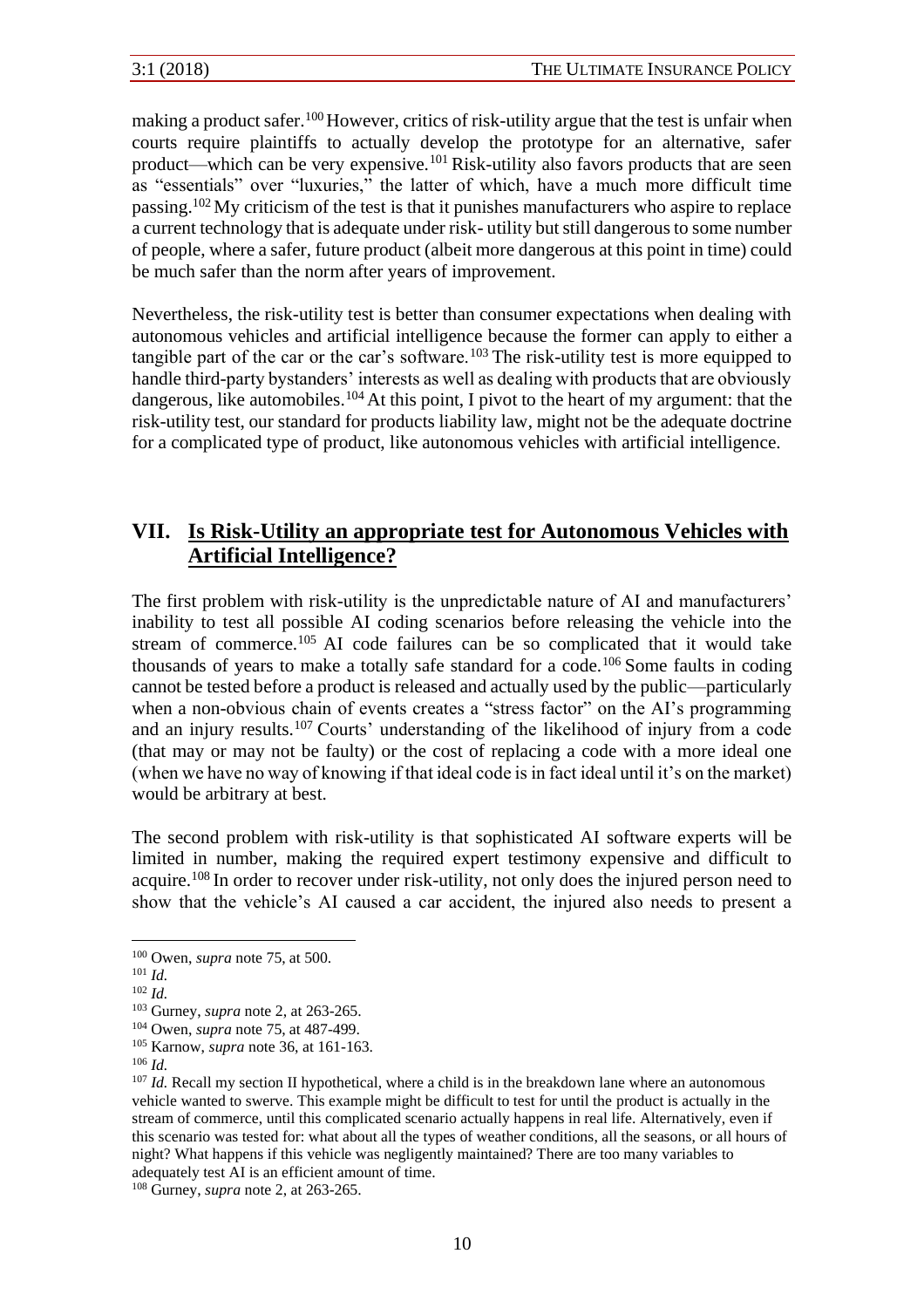#### ARIZONA LAW JOURNAL OF EMERGING TECHNOLOGY

software expert to testify that the AI's code could have been "written" in a better way that would have actually prevented the accident from happening.<sup>109</sup> There might be only one or two software experts in the world to testify on that specific AI code for a particular autonomous vehicle: one of whom works for the defendant car manufacturer, the other of whom works for the defendant's main competitor.<sup>110</sup> Any other plaintiff's expert needs to remember that proposed solutions to bad software programs cannot be hypothetical, they need to be ones that can physically be tested for risk-utility factors and proven to a court of their enhanced safety features.

For the remainder of this paper, I will argue for an alternative system to risk-utility, one that can more appropriately and efficiently handle design defect claims caused by autonomous vehicles with artificial intelligence. If it were litigated tomorrow, I concede that autonomous vehicles would be tested through a risk-utility analysis. But, cars are used so frequently in our lives and present a risk to virtually everyone that leaves their home during the day, that a special legislative carveout is needed to replace litigation. As we will explore, autonomous vehicles with AI share some characteristics with the three historical legislative exceptions to the risk-utility test, the three major products where Congress<sup>111</sup> decided to preempt state products liability law.

#### **VIII. Historical Statutory Exceptions to Risk-Utility: Handguns, Small Planes & Food**

Because of legislative action, risk-utility is not applied for defective design for three products: handguns, small planes, and food.<sup>112</sup> The next part of this paper compares autonomous vehicles with AI to these three products, reviews the legislative history of each, and explains why they serve as useful precedents for removing autonomous vehicles from litigation based injury claims. Admittingly, a statutory preemption is not routine; federal preemption of state tort law is a deviation from the norm.<sup>113</sup>

#### **a. Handguns**

The first federal preemption of state tort law to discuss is handguns. Plaintiffs have tried to bring lawsuits against handgun manufacturers under products liability law.<sup>114</sup> These plaintiffs have argued that handguns create a greater risk of injury to society than their overall utility, and that the marketing of handguns is "defective" in that it makes it too easy for criminals to obtain handguns to hurt people.<sup>115</sup> In litigation, the risk-utility test has proven to be inappropriate for this problem, because "it makes little sense to characterize as 'defective' a handgun that performs as intended and causes injury only

<sup>109</sup> *Id.*

<sup>110</sup> *Id.*

<sup>&</sup>lt;sup>111</sup> Or, in the case of food products, a majority of the states' legislatures.

<sup>112</sup> Protection of Lawful Commerce in Arms Act, 119 STAT. 2095, 109th Cong. (2005). General Aviation Revitalization Act of 1994, STAT. 1552, 108th Cong. (1994). Personal Responsibility in Food

Consumption Act, H.R. 554, 109th Cong. (2005).

<sup>113</sup> David G. Owen, *Inherent Product Hazards*, 93 KY. L.J. 377, 422 (2004)

<sup>&</sup>lt;sup>114</sup> People who have been injured by guns, particularly those who have been injured by intentional misuse of guns.

<sup>115</sup> Harvard Law Review Association, *Handguns and Products Liability*, 97 HARV. L. REV. 1912, 1912- 1914 (1984).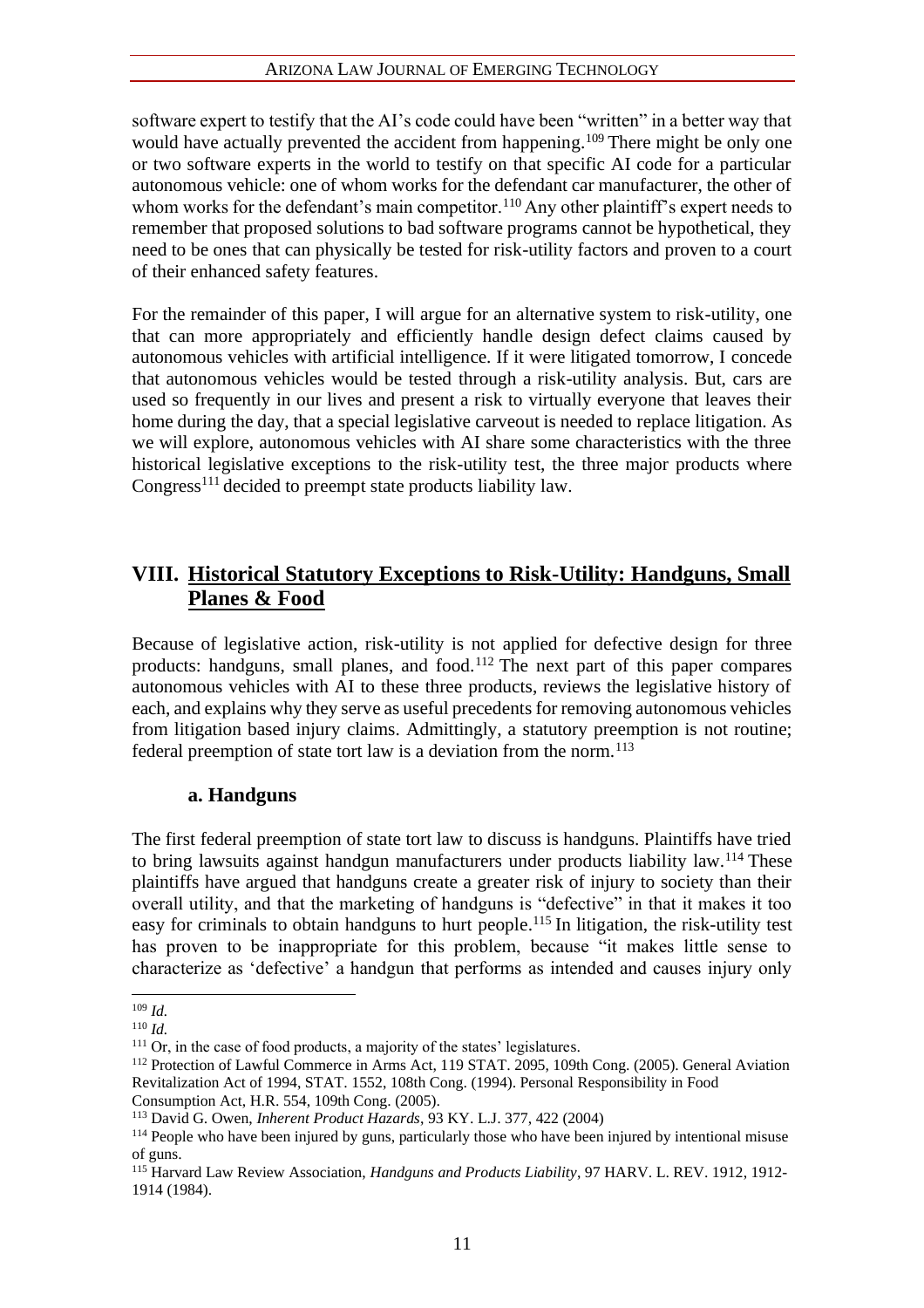because it is intentionally misused."<sup>116</sup> Risk-utility falls short because manufacturers are making products that function property—a misuse of a product is completely different from that product's defectiveness and courts only want to hold manufactures accountable under products liability law when products don't function properly.<sup>117</sup>

As a legislative response to this issue, Congress passed the "Protection of Lawful Commerce in Arms Act," which limits actions brought against "manufacturers, distributors, dealers or importers of firearms or ammunition [...] resulting from the misuse of their products by others," <sup>118</sup> and preempts the states' tort law risk-utility test.<sup>119</sup> This exception shows a respect in our legal system for manufacturers who release products free from design defects, regardless of what some may think of the product.<sup>120</sup> Maintaining true to that principle, "when a product is intentionally and illegally misused, or improperly distributed by another party to those who will misuse it, there is little a manufacturer can do to prevent injury."<sup>121</sup> That question changes the conversation from a products liability risk-utility test in court to a societal question of whether or not we want that product in our world, a decision that should be made by the legislature.<sup>122</sup>

Handguns and autonomous vehicles with AI are similar in that their manufacturers are at risk of being held liable for design defect even when their products perform as intended. Similar to handguns, an autonomous vehicle's AI data center can be used by a third party to inflict intentional harm, through a system hack.<sup>123</sup> Holding an automobile manufacturer liable for his vehicle even though his vehicle performs as intended goes against the recognized principles of design defect because it has nothing to do with the competence of the vehicle itself.<sup>124</sup> Even when the data center's security system is subpar, handgun preemption shows us that the success or failure of a product, under design defect, has never depended on a few third party wrongdoers paving the way for manufacturer liability. Autonomous vehicles, a product that could save 30,000 lives annually from traffic accidents, might outweigh the risk of third party hacks, especially if those hacks cost less than 30,000 lives a year.

Nevertheless, AI data centers have a duty to use reasonable care when protecting their customers' autonomous vehicles and information; but, as a society, we might not want to hinder the technology when something goes wrong because of a sophisticated criminal wrongdoer. Accordingly, the question of whether or not we want autonomous vehicles in society (similar to handguns) should be a question for the legislature and not the courts.

<sup>120</sup> Harvard Law Review Association, *supra* note 115, at 1912-1914.

<sup>116</sup> *Id*

<sup>117</sup> Gurney, *supra* note 2, at 261-263.

<sup>118</sup> Protection of Lawful Commerce in Arms Act, 119 STAT. 2095, 109th Cong. (2005). Elizabeth T. Crouse, *Arming the Gun Industry: A Critique of Proposed Legislation Shielding the Gun Industry from Liability*, 88 MINN. L. REV. 1346, 1346-1348 (2004).

<sup>119</sup> Jenny Miao Jiang, *Regulating Litigation Under the Protection of Lawful Commerce in Arms Act: Economic Activity or Regulatory Nullity?,* 70 ALB. L. REV. 537, 537-539 (2007).

<sup>121</sup> *Id.* 

<sup>122</sup> *Id.* 

<sup>123</sup> Jiang, *supra* note 119, at 537-539.

<sup>124</sup> *Id*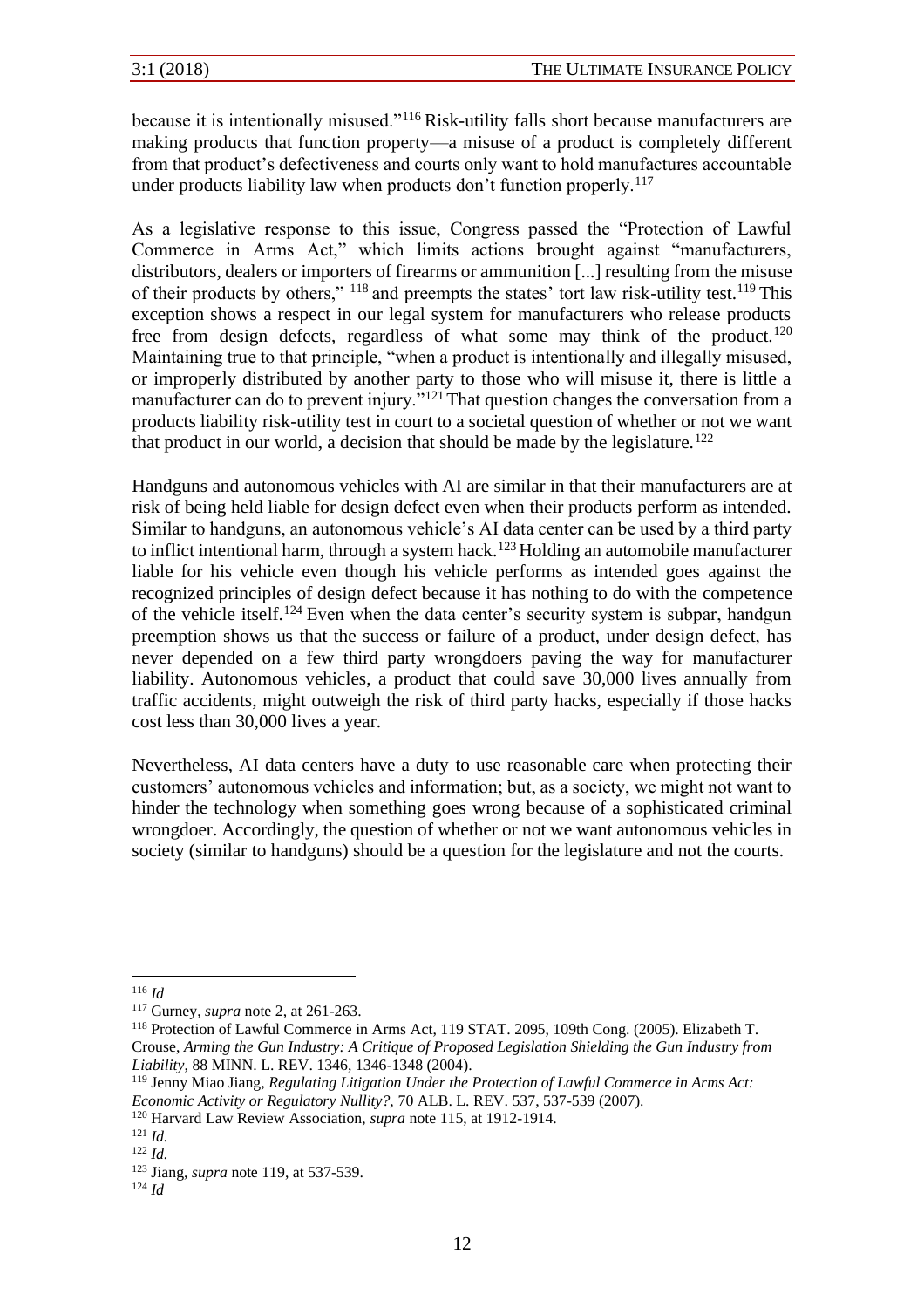#### **b. Small Planes**

The second federal preemption is small planes. Products liability claims caused a significant decline in small aircraft sales.<sup>125</sup> People didn't want to buy small planes, manufacturers' insurance rates skyrocketed, and companies' sales plummeted, which made some small aircraft companies go out of business.<sup>126</sup> As a result, the aviation community, machinist unions, and manufacturers, called for national reform of products liability for aviation lawsuits. $127$ 

To address this issue, Congress passed the "General Aviation Revitalization Act of 1994," a statute of repose, which limited the liability of "general aviation aircraft and components in accidents occurring more than eighteen years after the aircraft left the manufacturer or after the component was installed."<sup>128</sup> Basically, there was an eighteen year cutoff for successful lawsuits: if an injured plaintiff sued a small aviation company regarding the products liability of a plane whose sale was more than eighteen years ago, plaintiff was unlikely to succeed.<sup>129</sup> But, for any subsequent component installation to the plane, the component company who installed parts some years after the original sale, is held strictly liable for any injuries in the following eighteen years, no matter the plane's original age.<sup>130</sup> This Act also allowed claims made by injured third-party passengers on those planes, factoring in the same cutoffs.<sup>131</sup> Although tort law is generally "judge made law," Congress proceeded with extreme precaution to preempt state law because of the "unique nature of the general aviation industry."<sup>132</sup> After this act was passed, production increased and the market was saved.<sup>133</sup>

While there are fewer similarities between autonomous vehicles and the history of small planes, protecting a future for the product's market is certainly a common goal. Just like this small planes exception, where Congress preempted state tort law's risk-utility test because of the market's vulnerability to collapse, the market for autonomous vehicles is equally vulnerable to high insurance rates and massive recalls of products.<sup>134</sup> As it stands right now, the market for autonomous vehicles is incredibly small, as no highly autonomous vehicles are on the market. General products liability law could bankrupt new, upcoming companies before they even get started. For small planes, Congress had a unique goal in mind, to save an industry from collapse. The autonomous vehicle industry might need to be saved before it even takes off.

<sup>125</sup> J. Anthony Salmon, *Aviation Products Liability as the Cause of the Decline in Small Aircraft Manufacturing: An Examination of Possible Solution,* 19 AM. J. TRIAL ADVOC. 171, 181-183 (1995). <sup>126</sup> *Id.* 

<sup>127</sup> *Id.*

<sup>128</sup> General Aviation Revitalization Act of 1994, STAT. 1552, 108th Cong. (1994). Salmon, *supra* note 125, at 188- 189.

<sup>129</sup> Salmon, *supra* note 125, at 189.

<sup>130</sup> *Id.* at 188-191.

<sup>131</sup> *Id.* at 189.

<sup>132</sup> *Id.* at 188-191.

<sup>133</sup> *Id.* at 188-196.

<sup>134</sup> Caleb E. Mason, *Doctrinal Considerations for Fast-Food Obesity Suits,* 40 TORT TRIAL & INS. PRAC. L.J. 75, 98- 104 (2004).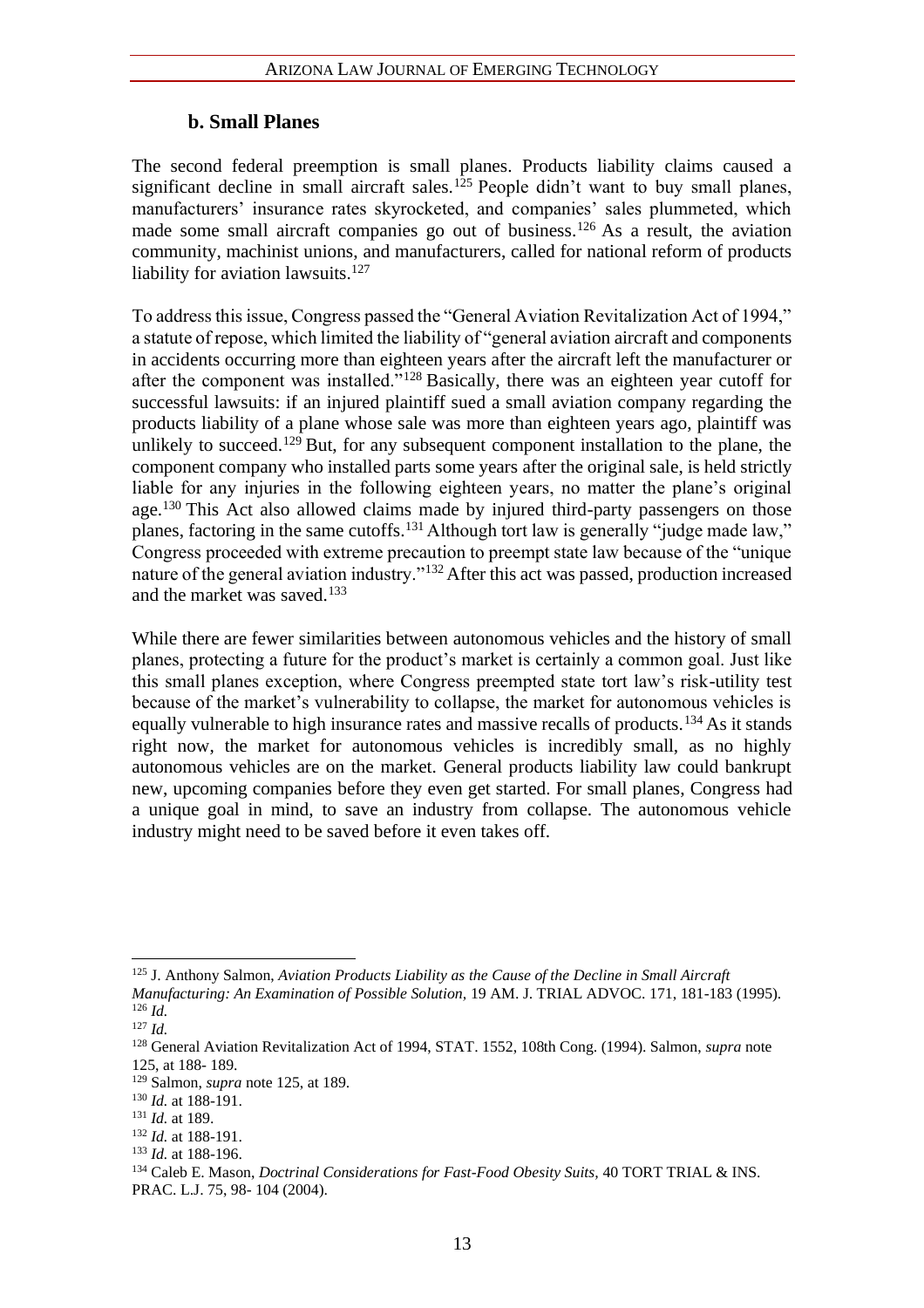#### **c. Food and Obesity**<sup>135</sup>

The third product to discuss is food products and their potential to cause obesity or other diseases. In response to the many lawsuits Americans filed against fast food companies and their advertisers for weight gain and related diseases, the House of Representatives passed the "Personal Responsibility in Food Consumption Act."<sup>136</sup> This bill attempted to bar "obesity suits" related to weight gain against food manufacturers, distributors, and retailers of food, including design defect claims under a risk-utility analysis.<sup>137</sup> Even though arguments can be made that food is not as reasonably safe as what it could be, the House of Representatives tried to ban these lawsuits in part because of the mitigating factor that people can decide what they eat for themselves.<sup>138</sup>

Practically speaking, this manufacturer immunity from products liability lawsuits would have been an efficient legislative decision. There is an infinite number of ways McDonald's or other food companies' can make meals safer, such as reducing: portion size, salt, cholesterol, and sugar.<sup>139</sup>But, these fixes are rendered useless if people decide afterward to simply order more food quantities.<sup>140</sup> Consumers' decisions are impossible to litigate after that point, because legal causation of the injury is impossible to discover: which meal, which food distributor, and which lifestyle decision actually causes the foodrelated illness—or is it a combination of all three? $141$  Successful products liability judgments against unhealthy food companies, particularly where legal cause is difficult to establish, opens the floodgates for litigation against alcohol, soft drink, candy, sugary, and salty food companies.<sup>142</sup> Had consumer lawsuits been successful, I assume that many foods we enjoy would not be on the market and that every food entity could be exposed to frivolous product evaluation such that nobody would want to enter the business.

Autonomous vehicles with AI are similar to this obesity exception because of the causation issue and the underlying threat of numerous lawsuits that follow from a riskutility analysis. When an autonomous vehicle's AI tells a car to run a red light and a pedestrian injury follows, the true legal cause contains a plethora of events, perhaps impossible to determine: was the pedestrian at fault for jay-walking, did the driver update his AI system recommended by the manufacturer, was the data center hacked, or was the coding negligent? Similar to the long-term health consequences of eating, where the cause

<sup>&</sup>lt;sup>135</sup> This section references the Personal Responsibility in Food Consumption Act, H.R. 554, 109th Cong. (2005). Unlike the Protection of Lawful Commerce in Arms Act and General Aviation Revitalization Act of 1994, the Personal Responsibility in Food Consumption Act was passed by the House of

Representatives but failed in the Senate, meaning that design defect claims against food manufacturers are not preempted. However, a majority of the states' legislatures have taken their own action to limit food manufacturers' liability. Christopher S. Carpenter and D. Sebastian Tello-Trillo, *Do 'Cheeseburger Bills' Work? Effects of Tort Reform for Fast Food,* NBER Working Paper Series, National Bureau of Economic Research 1, 2-3 (2015). Nevertheless, despite this distinction, food products are similar to handguns and small planes in that plaintiffs' design defect claims against their manufacturers are limited by some legislative action. The legislative history of all three products is more important for autonomous vehicles than the issue of which federal or state government provides the law. Pat Hartman, *"Whatever Happened to the Cheeseburger Bill?" http://childhoodobesitynews.com/2012/02/29/whatever-happenedto-the-cheeseburger-bill/* (last visited October 16, 2018).

<sup>136</sup> H.R. 554, 109th Cong. (2005). Mason, *supra* note 134, at 98-104.

 $137$  *Id.* 

 $138$  *Id.* 

<sup>139</sup> Mason, *supra* note 134, at 92.

<sup>140</sup> *Id.* at 98-104.

<sup>141</sup> *Id.* at 98-101.

<sup>142</sup> *Id.* at 93-104.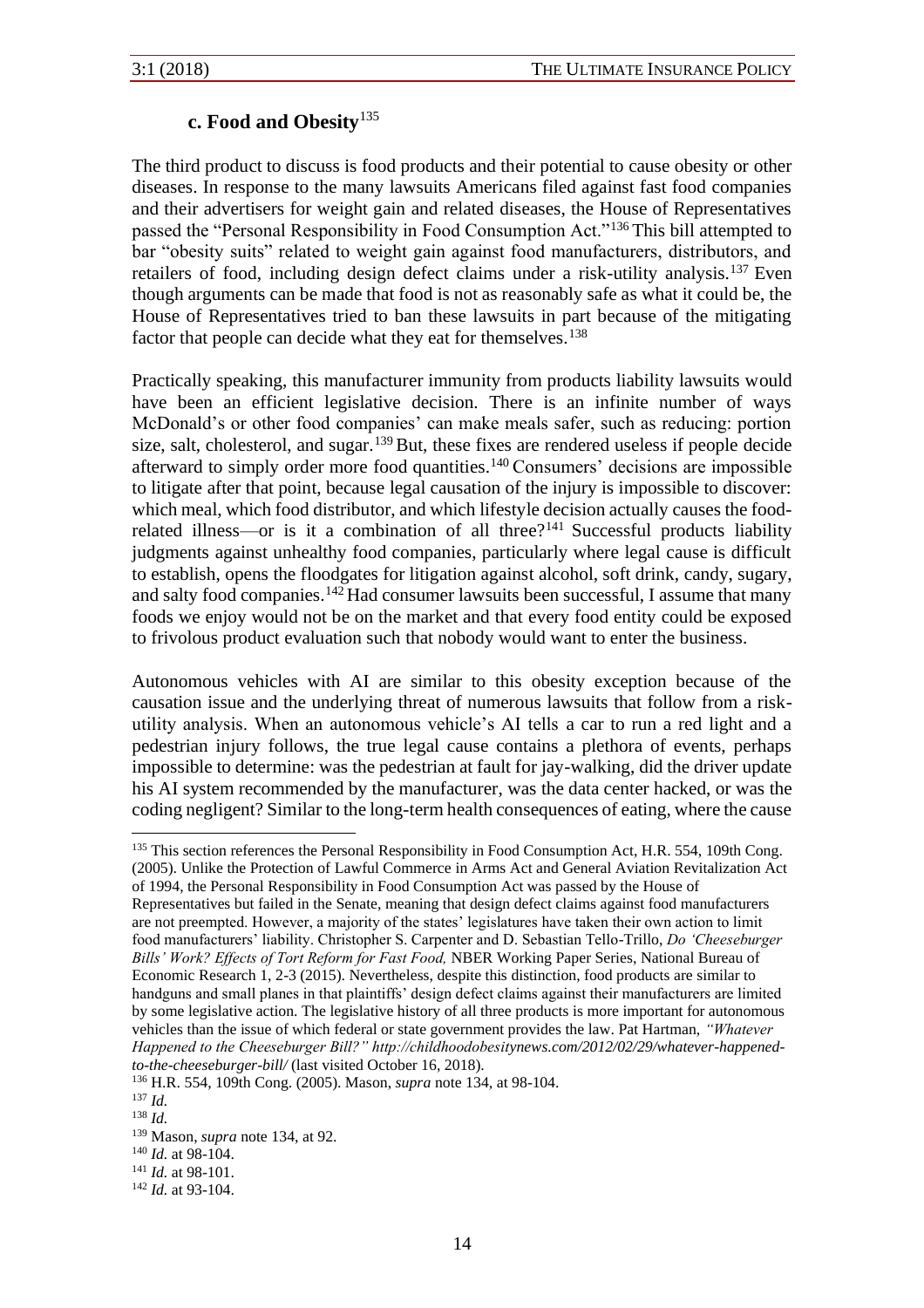is difficult to pinpoint, driving autonomous vehicles has just as many variables, and litigating under a risk-utility or negligence theory would be too expensive and timeconsuming. Another commonality is that everybody drives and everybody eats; the number of lawsuits would overwhelm the system if legislatures allows design defect claims. Removing autonomous vehicles from the tort system, just like food, handguns and small planes, would provide an efficient but necessary solution for the complications surrounding  $AI.<sup>143</sup>$ 

Since injuries from autonomous vehicles are similar but not identical to those caused by handguns, small planes, and food, I argue for a different public policy decision: one that is less than a full legislative immunity for manufacturers. The differences between food and autonomous vehicles is the main reason why something lesser than a full legislative immunity for autonomous vehicle manufacturers is necessary. Although both products warrant an exception from risk-utility to prevent a floodgates of litigation, autonomous vehicles with AI are different from food in that the former has a larger scope of risk per life-choice: the man with the cheeseburger only endangers himself, his life choices contribute to his nutritional health; but, the man with the brand-new autonomous vehicle endangers everyone on the road, including those who chose not to buy one, and those who wanted to stick with the traditional car. While food manufacturers are immune from design defect because people have the autonomy to decide what they eat,  $144$  a bad decision involving dangerous cars actually takes away from other people's freedoms when it causes road fatalities. The advantage of autonomous vehicles is that the product is not finished yet; public policy has some time to develop.

#### **IX. A Statutory Alternative: What is Liability Insurance?**

Liability insurance is a way to pay for the injured, so long as there is a legal obligation. It is an insurance policy purchased by an autonomous vehicle manufacturer to compensate for injuries caused by the manufacturer's products.<sup>145</sup> Policy coverage begins once a consumer purchases an autonomous vehicle sold by that manufacturer, making that manufacturer legally liable to the consumer and any third party injured from that consumer's autonomous vehicle. Policy coverage includes all personal injuries and property damage from traffic accidents as a matter of strict liability so long as 1.) an accident happened and 2.) that accident was caused by an autonomous vehicle made by the manufacturer/policyholder.<sup>146</sup> No comparative fault or driver culpability analysis is required.<sup>147</sup> If mandated by law, this system recognizes that autonomous vehicle manufacturers profit from dangerous, but important products and therefore should insure against those dangers.<sup>148</sup>

A liability insurance statutory exception to the risk-utility test should be used for autonomous vehicles to 1.) recognize the complexity of autonomous vehicles with AI; 2.)

<sup>143</sup> *Id.* at 102-104.

<sup>144</sup> *Id.* at 102-106.

<sup>145</sup> William L. Prosser, LAW OF TORTS 541 (4th ed. 1971).

<sup>146</sup> *Id.*

<sup>&</sup>lt;sup>147</sup> Interview with James Kovach, Editorial Staff, Roger Williams University Law Review, in Bristol, R.I. (July 2018).

<sup>148</sup> *Id.* at 542.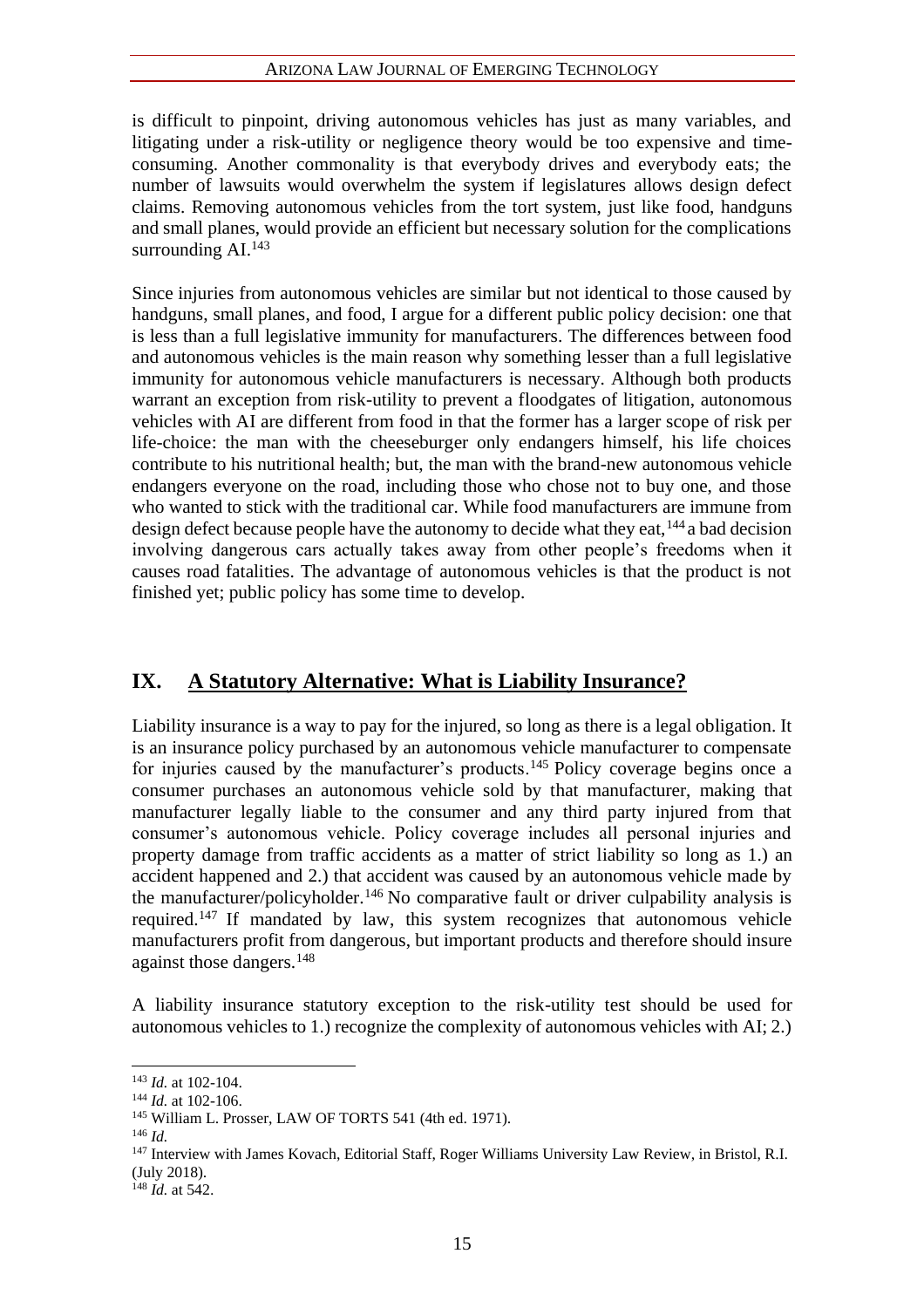avoid litigation and the resources necessary to assess whether a particular AI's code was acceptable under risk-utility; 3.) justify a system of compensation to injured consumers or bystanders through a no-fault system, requiring only that the injured show a.) an injury occurred and b.) that injury was caused by an autonomous vehicle with AI; and 4.) facilitate longevity of autonomous vehicle and artificial intelligence companies by making them pay a lower dollar amount for each injury than what they would have paid in civil action using a traditional risk-utility system (not to mention saving the expense of attorneys' fees and related expenses)—which would be like workers' compensation insurance. A mandatory autonomous vehicle manufacturer liability insurance policy could require each car company to pay a portion of a statutory pool of insurance based on the percentage of autonomous cars they have sold.<sup>149</sup> When an injury happens involving one of that company's autonomous vehicles, money is paid out through that federal pool, and the company's yearly insurance premium would increase the following year to reflect the product experience. This insurance statute can be put in check with a sunset provision, making it a temporary policy that expires and reverts back into the risk-utility products liability system once a proven autonomous vehicle with artificial intelligence standard is established. Since this recommendation differs from the earlier three immunities, I turn the last part of my argument toward the Swine-Flu vaccine: the only historical example where Congress granted manufacturers a partial immunity from design defect claims surrounding their products.

## **X. The Legislative Exception to Risk-Utility that is** *not* **an Immunity: Swine-Flu Vaccine**

#### **a. Swine-Flu Vaccine**

In 1976, the swine-flu threatened the United States and the government looked for a vaccine to prevent a pandemic.<sup>150</sup> President Ford recommended on television "a nationwide influenza vaccination program to include 'every man, woman and child in the United States.'"<sup>151</sup> Manufacturers were hesitant to release their vaccines however, because it was risky: a very small percentage of people who took the vaccine—even though they did not contact the virus before— would end up getting the swine flu.<sup>152</sup> In response, Congress passed a partial immunity for these vaccine manufacturers, preempting the risk-utility test, and shifting liability to the government.<sup>153</sup> Claims involving the swine-flu vaccine were therefore only allowed if filed against the government.<sup>154</sup> The rationale was that the United States had a unique role<sup>155</sup> in this

<sup>&</sup>lt;sup>149</sup> And on the roads.

<sup>150</sup> George W. Conk, *Will the Post 9/11 World be a Post-Tort World?,* 112 PENN ST. L. REV. 175, 182, 238-239 (2007). Hon. Karen Shichman Crawford & Jeffrey Axelrad, *Legislative Modifications to Tort Liability: The Unintended Consequence of Public Health and Bioterrorism Threats,* 45 CREIGHTON L. REV. 337, 338-340 (2012).

<sup>151</sup> Crawford & Axelrad, *supra* note 150, at 338-340.

<sup>152</sup> Conk, *supra* note 150, at 238-239.

 $153$  *Id.* 

<sup>154</sup> *Id.*

<sup>155</sup> Joanna B. Apolinsky & Jeffrey A. Van Detta, *Rethinking Liability for Vaccine Injury,* 19 CORNELL J.L. & PUB. POL'Y 537, 548 (2010).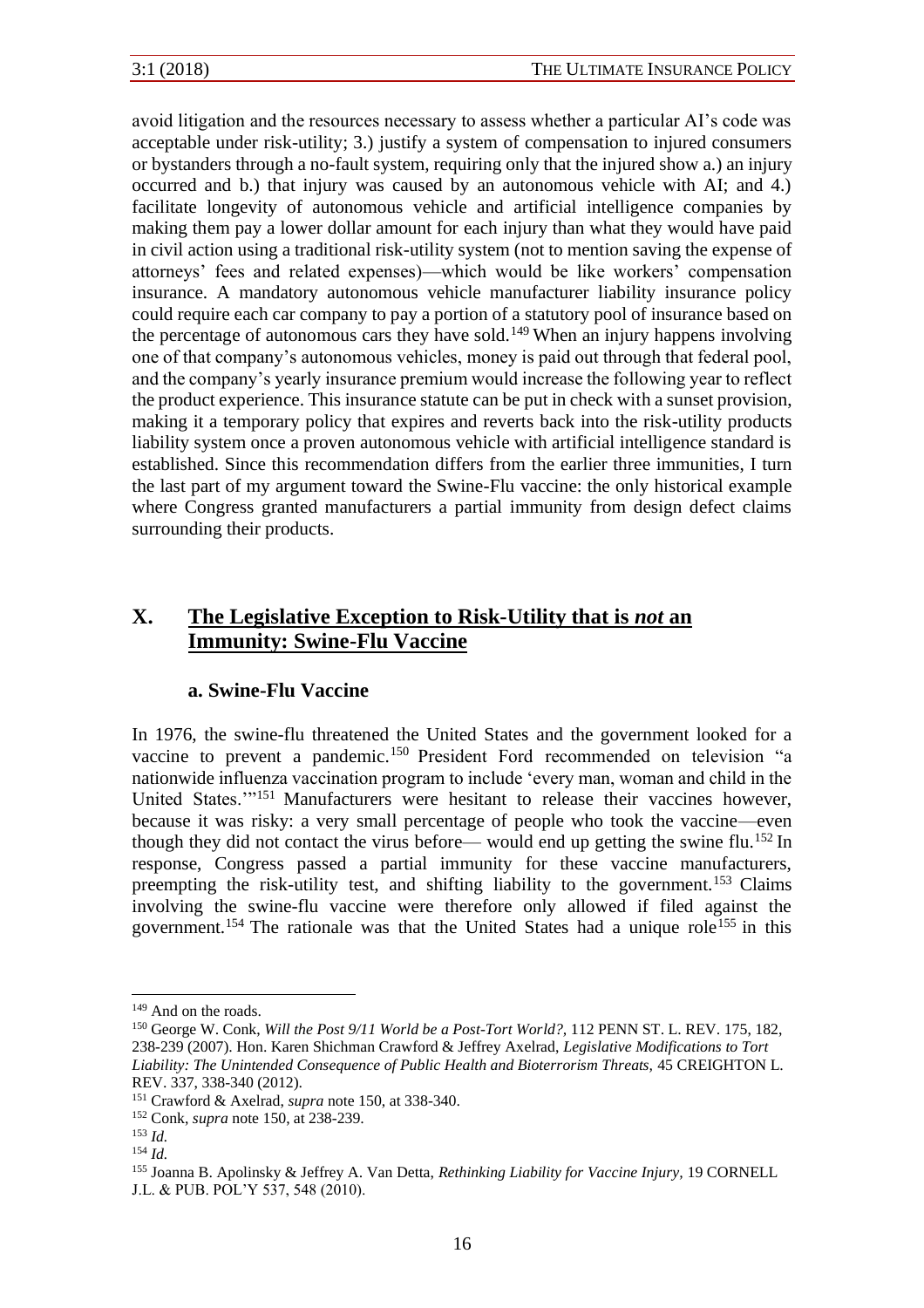vaccine's marketing and sales, so it was the government's responsibility to compensate for damages as well.<sup>156</sup>

After release, the swine-flu vaccine proved to be a success because there was no pandemic,<sup>157</sup> but, an unfortunate consequence was that 5,200 people ended up getting Guillain- Barre disease,<sup>158</sup> a neurological disorder that causes paralysis.<sup>159</sup> Scientific evidence, at the time, provided no indication to manufacturers that Guillain-Barre could result from the vaccine, but now epidemiological evidence recognizes Guillain-Barre as a rare complication.<sup>160</sup> Under a risk- utility test, at that point in time, the swine-flu vaccine had a greater utility to society than risk; the masses were saved at the expense of 5,200.<sup>161</sup> The Guillain-Barre victims would not have recovered under traditional design defect.<sup>162</sup> But, the United States paid ninety million dollars to those victims anyway, so long as they could show Guillain-Barre after taking the vaccine.<sup>163</sup> Joseph Califano (the Secretary of Department of Health, Education, and Welfare), said that the government's goal of preventing a swine flu influenza pandemic included the recognition of unexpected injuries that come with it, including Guillain Barre Syndrome.<sup>164</sup> As a matter of public trust, it was the government's responsibility to pay out claims caused by a product that it essentially forced onto the market. $165$ 

This vaccine is unique to products liability because it passed a design defect test, but nevertheless compensated the injured minority for injuries caused by that design decision. This unorthodox compensation was justified on both a social insurance level as a matter of public health and tort liability based on the government's hard-sell vaccination campaign.<sup>166</sup>

A preemption of state tort law's risk utility test for autonomous vehicles would be similar to the swine-flu vaccine's preemption because both products require a hard-sell government campaign motivated by a goal for the greater good: to save lives in the aggregate.<sup>167</sup> Both the swine-flu vaccine and autonomous vehicle are important and complex products, that are expensive to develop, and require a bit of faith on the marketplace to save lives over the long term. The risks in testing these products must precede the benefits of a safer world built by these products. The day that the government allows highly autonomous vehicles on the road is a powerful endorsement of the product's safety, much like the swine-flu vaccine's endorsement. Some injuries will occur that no manufacturer can foresee, but, since government is the entity that permits a lifesaving vaccine or a revolutionary transportation vehicle into the stream of commerce, government should organize compensation efforts as well.<sup>168</sup> The sooner autonomous

<sup>166</sup> *Id.* at 246-248.

<sup>156</sup> Conk, *supra* note 150, at 238-239.

<sup>157</sup> *Id.*

<sup>158</sup> *Id.* at 239-241.

<sup>159</sup> National Institute of Neurological Disorders and Stroke, *Guillain-Barre Syndrome Fact Sheet, https://www.ninds.nih.gov/Disorders/Patient-Caregiver-Education/Fact-Sheets/Guillain-Barré- Syndrome-Fact- Sheet* (last visited July 20, 2018).

<sup>160</sup> Conk, *supra* note 150, at 239-241.

<sup>161</sup> *Id.*

<sup>162</sup> *Id.*

<sup>163</sup> *Id.*

<sup>164</sup> *Id.* at 242-243.

<sup>165</sup> *Id.*

<sup>167</sup> Crawford & Axelrad, *supra* note 150, at 337-338.

<sup>168</sup> *Id.*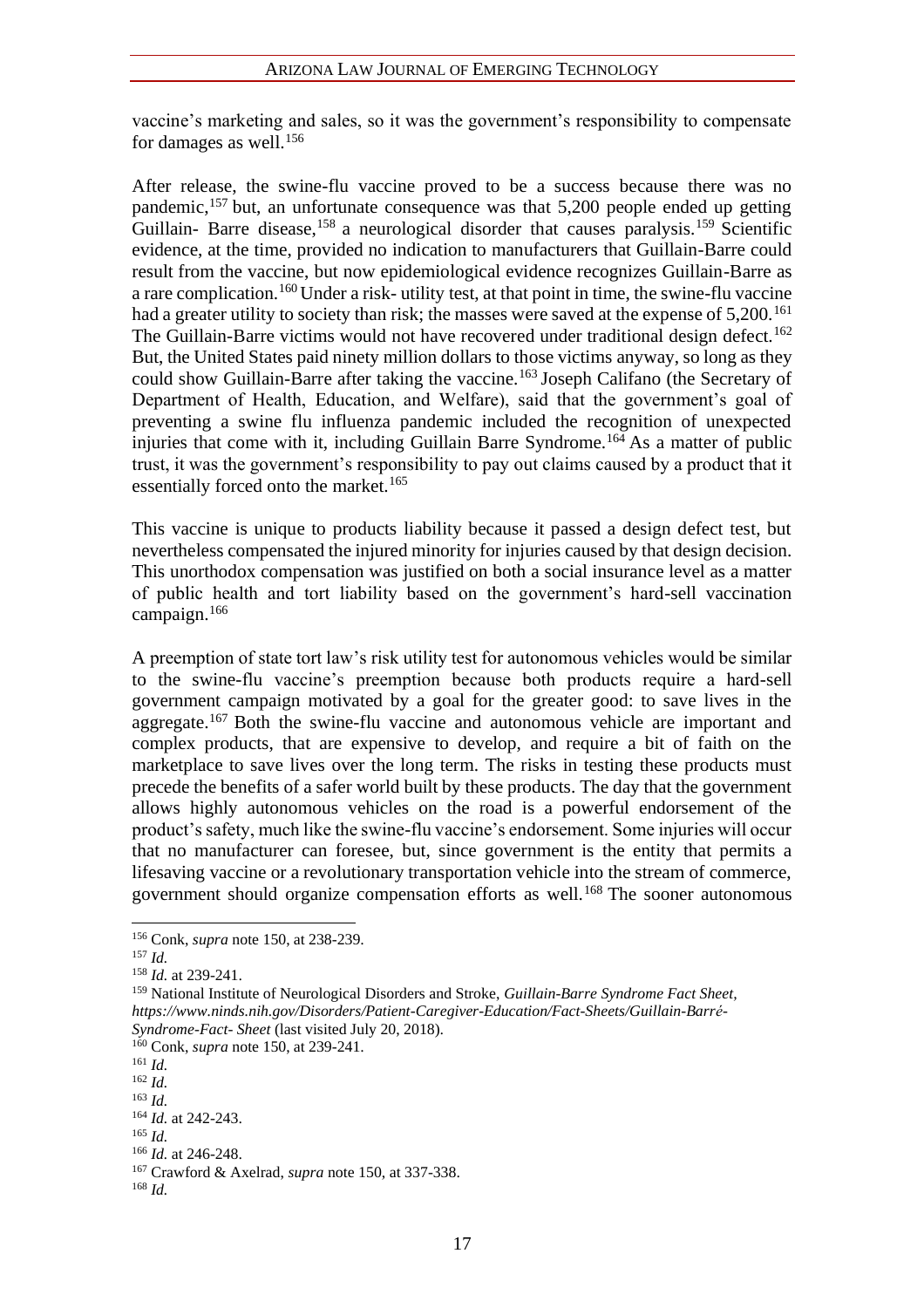vehicles are allowed on the public roads, the sooner 30,000 lost lives a year will be reduced.<sup>169</sup> Keep in mind, the goal is a fully vaccinated society or accident-free cars.

Autonomous vehicles differ from the swine-flu vaccine in that the earlier is not a product related to biomedical health. Congress could decide to ban autonomous vehicles outright and prevent AI driving-related risks, which was not an option with the threat of swineflu. Ultimately, 30,000 annual driving-related fatalities from traditional cars has been a permissible number for many years, so an argument could be made to refrain from the technology altogether.<sup>170</sup> But, a more appropriate legislative decision, in my opinion, would be to pass an insurance policy before autonomous vehicles reach the market. Quickly taking action would incentivize companies to make their products safer, immediately and Congress would not be pressured later on to find a remedy.

#### **XI. Federally Mandated Autonomous Vehicle Manufacturer Liability Insurance**

A federally mandated autonomous vehicle manufacturer liability insurance policy would pay damages to injured victims and injured third parties on a no-fault basis, so long as they were injured in an autonomous vehicle-related accident. Under this plan, the federal insurance policy would compensate for economic damages that stem from the autonomous car accident, including medical payments, funeral expenses, death benefits, and property damages to injured drivers, passengers and third parties.<sup>171</sup> However, the plan should severely limit or not cover at all non- economic damages like emotional distress, fear of future injury, and punitive damages. The plan would also compensate the legal fees reasonably necessary to recover under the insurance policy. Similar to workers' compensation, this plan is a compromise—meant to replace the uncertainty of an injured person not being able to recover at all.<sup>172</sup>

Funding for this policy would be based on the sum of yearly premiums paid by all of the autonomous vehicle companies selling products in the country. Each company's yearly premium would be proportional to the number of autonomous cars that company produced and currently has on the roads in that given year.<sup>173</sup> Government data centers can determine how many autonomous vehicles are being used, and how many were produced by each car company. If there are four major companies, divided equally in car sales/representation, then each car company would fund 25% percent of the total fund for that given year. If, in the following year, three companies' sales skyrocket, and the fourth company only has 10% of autonomous cars in active use, then that fourth company's

<sup>169</sup> Gurney, *supra* note 2, at 248-251.

<sup>170</sup> Conk, *supra* note 150, at 242-243.

<sup>171</sup> Insureon, *"What Does Workers' Compensation Insurance Cover?"* BIN Insurance Holdings Agency, date accessed July 07, 2018, https://www.insureon.com/products/workers-compensation/five-thingsbenefits-cover.

<sup>172</sup> Geistfeld, *supra* note 1, at 1659.

<sup>&</sup>lt;sup>173</sup> "Produced and currently on the roads" means current functioning autonomous vehicles. This includes company sales from one year and all previous years. Waymo would have to pay 50% of the federal insurance premium if 50% of autonomous vehicles in active use in the United States are made by Waymo.